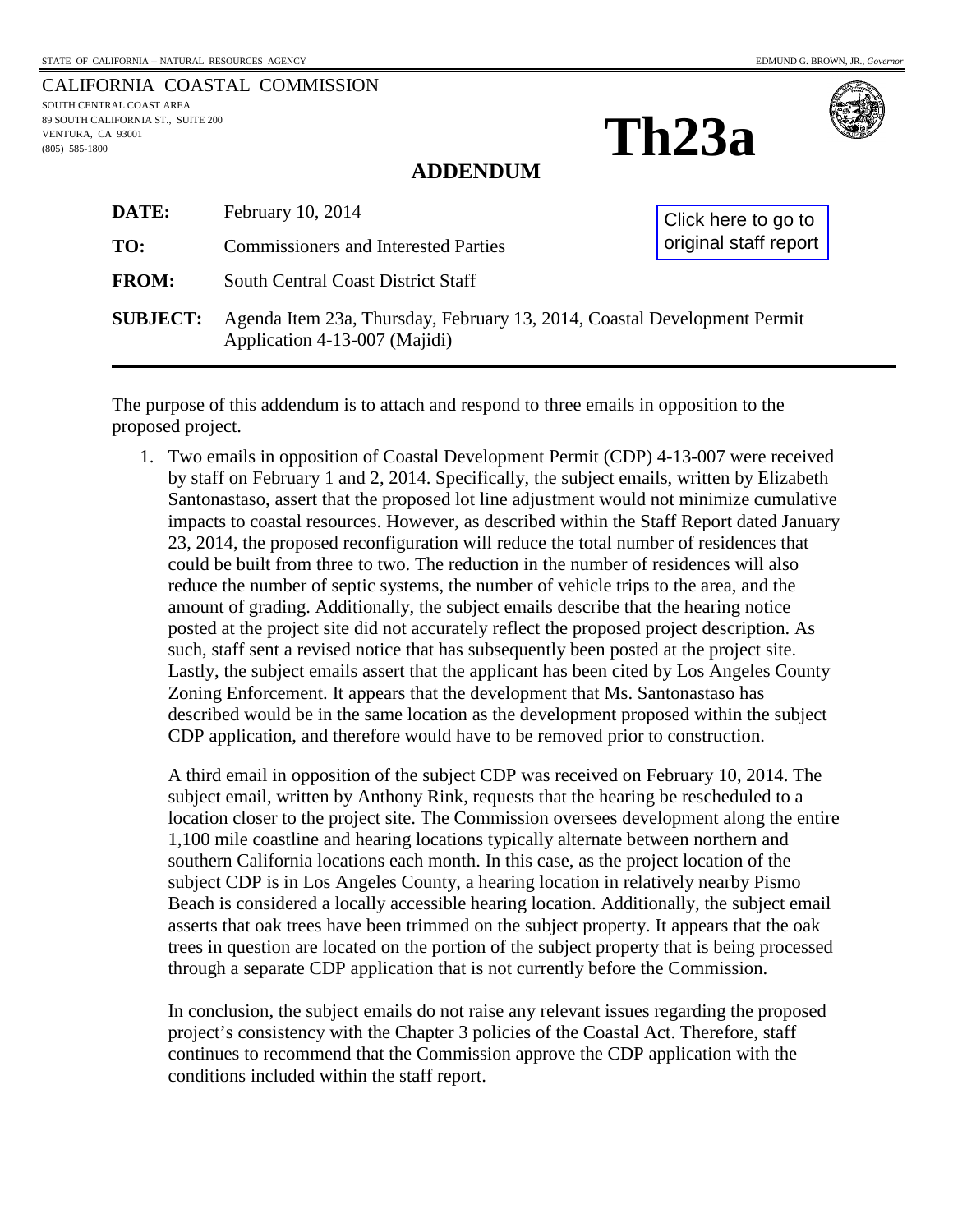#### **Blaugrund, Jacqueline@Coastal**

**From: Sent: To:**  Cc: **Subject:**  Santonastaso, Elizabeth < SantonE@campbellhall.org > Saturday, February 01, 2014 3:32 PM Blaugrund, Jacqueline@Coastal Chris Kurjanowicz; Anthony Rink; peter.kane@cbs.com Application no. 4-13-007

Hi, Jackie,

Staff: J. Blaugrund

Staff Report 1/23/2014

After carefully reading the Staff Report and Summary of Staff Recommendation, I write to STRONGLY OBJECT and to OPPOSE Mr. Majidi's proposal to RECONFIGURE his THREE SMALL lots into TWO SMALL LOTS. His assertion that this would create two buildable parcels, thereby minimizing cumulative impacts to coastal resources is just nonsense. His real intention is to build another small house or to sell the lot as "buildable", squeezing two homes out of a small land area.Two smaller houses would very adversely affect all surrounding larger properties. The designation of Monte Nido as a small lot subdivision is misleading and outdated, from the 1920's, when the original lot sizes were designed for cabin structures. Today, most homes are of considerable size (lots consolidated) and land area. We consolidated our lots 3 into 1, with ONE house, so that our property would enhance the rural feel and spaciousness of modern Monte Nido. This is what is expected when building in today's Monte Nido. Please reconsider your recommendation that a lot line split into two lots be allowed on Mr. Majidi's three small lots at 25603 Monte Nido Dr.

Also, the square footage of the structure indicated on the Notice of Hearing, Coastal Commission is incorrect. A CORRECTED sign needs to be posted with corrected information, so that interested neighbors and others will not be mislead. The maximum allowable structure is 1540 w/ attached 400 sq.ft. garage, as per the Slope Intensity Formula, not the square footage of 2285 as posted on the property site.

Thank you for your attention in this matter.

Sincerely, Elizabeth Santonastaso 25625 Monte Nido Dr. Calabasas, Ca. 91302 818-591-1658

Sent from my iPad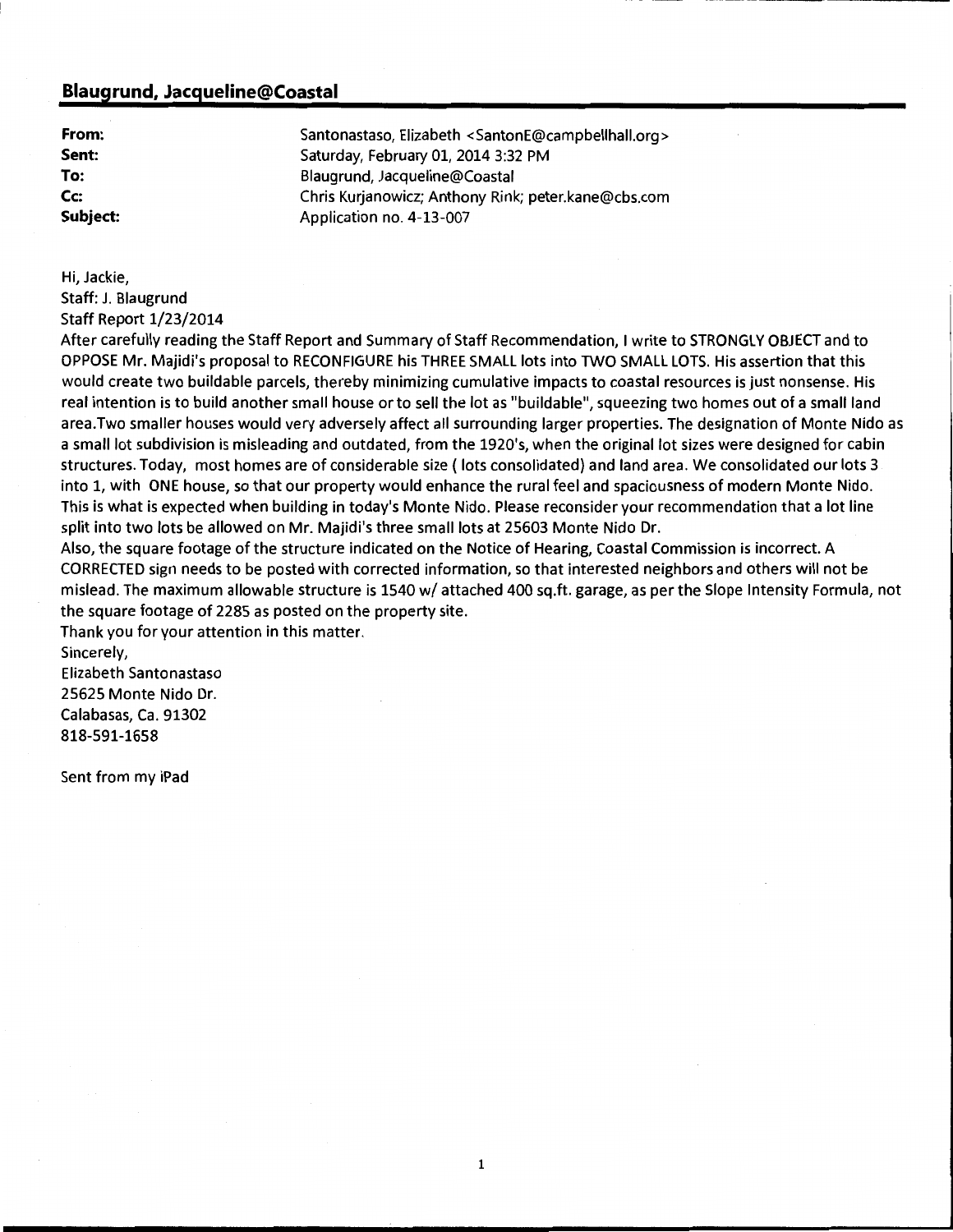#### **Blaugrund, Jacqueline@Coastal**

| From:    | Santonastaso, Elizabeth <santone@campbellhall.org></santone@campbellhall.org> |  |
|----------|-------------------------------------------------------------------------------|--|
| Sent:    | Sunday, February 02, 2014 12:42 PM                                            |  |
| To:      | Blaugrund, Jacqueline@Coastal                                                 |  |
| Cc:      | Chris Kurjanowicz; Anthony Rink; peter.kane@cbs.com                           |  |
| Subject: | Re: Application no. 4-13-007                                                  |  |

I should also mention the Mr. Majidi has been CITED by ZONING Enforcement, (Shawn Skeries) L.A. County for the following VIOLATIONS:

1. Putting a mobile home parked on his lots; 2. parking large UHaul-type trailer on his lots; 3. Illegally running water over/under lots from street; 4. Attempting to build an unpermitted tall wood structure using wooden pallets; 5. dumping piles of trucked in soil near creek bed; 6. dumping piles of animal manure on his lots. Currently, he has a large fenced enclosure that looks like a dump and is an eyesore.

There is substantial distrust that what Mr. Majidi says, and what he or his representative does, are two entirely different things. His neighbors are correct to be concerned and to keep a close eye on his actions and on his Application to Coastal Commission.

Thank you very much. Elizabeth

Sent from my iPad

On Feb 1, 2014, at 3:32 PM, "Santonastaso, Elizabeth" <SantonE@campbellhall.org> wrote:

Hi, Jackie,

#### Staff: J. Blaugrund

Staff Report 1/23/2014

After carefully reading the Staff Report and Summary of Staff Recommendation, I write to STRONGLY OBJECT and to OPPOSE Mr. Majidi's proposal to RECONFIGURE his THREE SMALL lots into TWO SMALL LOTS. His assertion that this would create two buildable parcels, thereby minimizing cumulative impacts to coastal resources is just nonsense. His real intention is to build another small house or to sell the lot as "buildable", squeezing two homes out of a small land area.Two smaller houses would very adversely affect all surrounding larger properties. The designation of Monte Nido as a small lot subdivision is misleading and outdated, from the 1920's, when the original lot sizes were designed for cabin structures. Today, most homes are of considerable size ( lots consolidated) and land area. We consolidated our lots 3 into 1, with ONE house, so that our property would enhance the rural feel and spaciousness of modern Monte Nido. This is what is expected when building in today's Monte Nido. Please reconsider your recommendation that a lot line split into two lots be allowed on Mr. Majidi's three small lots at 25603 Monte Nido Dr.

Also, the square footage of the structure indicated on the Notice of Hearing, Coastal Commission is incorrect. A CORRECTED sign needs to be posted with corrected information, so that interested neighbors and others will not be mislead. The maximum allowable structure is 1540 w/ attached 400 sq.ft. garage, as per the Slope Intensity Formula, not the square footage of 2285 as posted on the property site.

Thank you for your attention in this matter.

Sincerely, Elizabeth Santonastaso 25625 Monte Nido Dr. Calabasas, Ca. 91302 818-591-1658

Sent from my iPad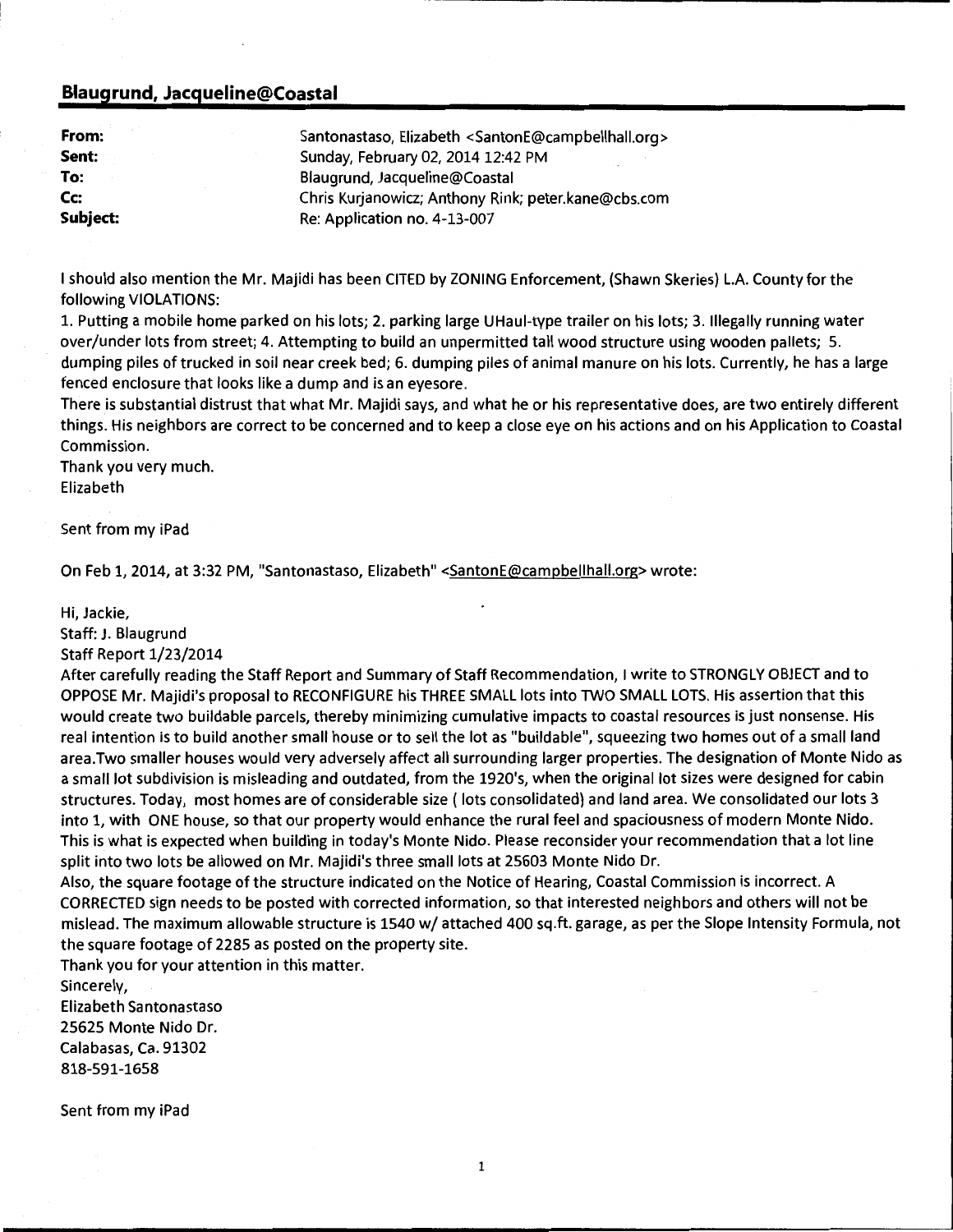Anthony Rink 679 Wonder View Drive Monte Nido, CA 91302

**Received** 

**FEB 10 2014** 

California Coastal Commission South Central Coast District Office 89 South California Street, Suite 200 Ventura, CA 93001-2801

California Coastoi Commission

Regarding: **Permit# 4-13-007 Applicant: Abolhassan Majidi** 

Dear Commissioners:

I wanted to attend the hearing, but this is a 300-mile round-trip from door-to-door. It concerns me that the Coastal Commission is holding a meeting 150 miles away from the location of the issue at hand and thereby deterring residents directly affected from attending because of the time and travel expenses which would be expended and incurred. I respectfully request that the hearing be rescheduled and held at a more local venue, such as the San Fernando Valley or even Ventura, so neighbors can attend and voice their concerns in person.

In my opinion, Mr. Majidi has already shown his disdain and lack of respect for the community. Without apparent permission, he has cavalierly trimmed half an oak tree, a species of plant which is protected by law. He has further shown his contempt for the neighborhood by maintaining a fenced-in pile rubbish on his property for two years.

Please note that I agree with and hereby incorporate by reference all of the concerns and protestations set forth in the letters sent to you by Christine Kurjanowicz, and Elizabeth Santonastaso.

Set forth below are my additional concerns:

- A. Drainage: It appears as though drainage from his intended structure will be diverted onto my property.
- B. Mr. Majidi has indicated on more than one occasion that the "garage" he intends to build will actually be converted into living quarters for additional people. This would appear to not only violate the law but would impact parking and health (septic) in the area.
- C. Damage to the creek as well as to the lateral support of my own home.
- D. The distance from the outer wall of my home to his structure.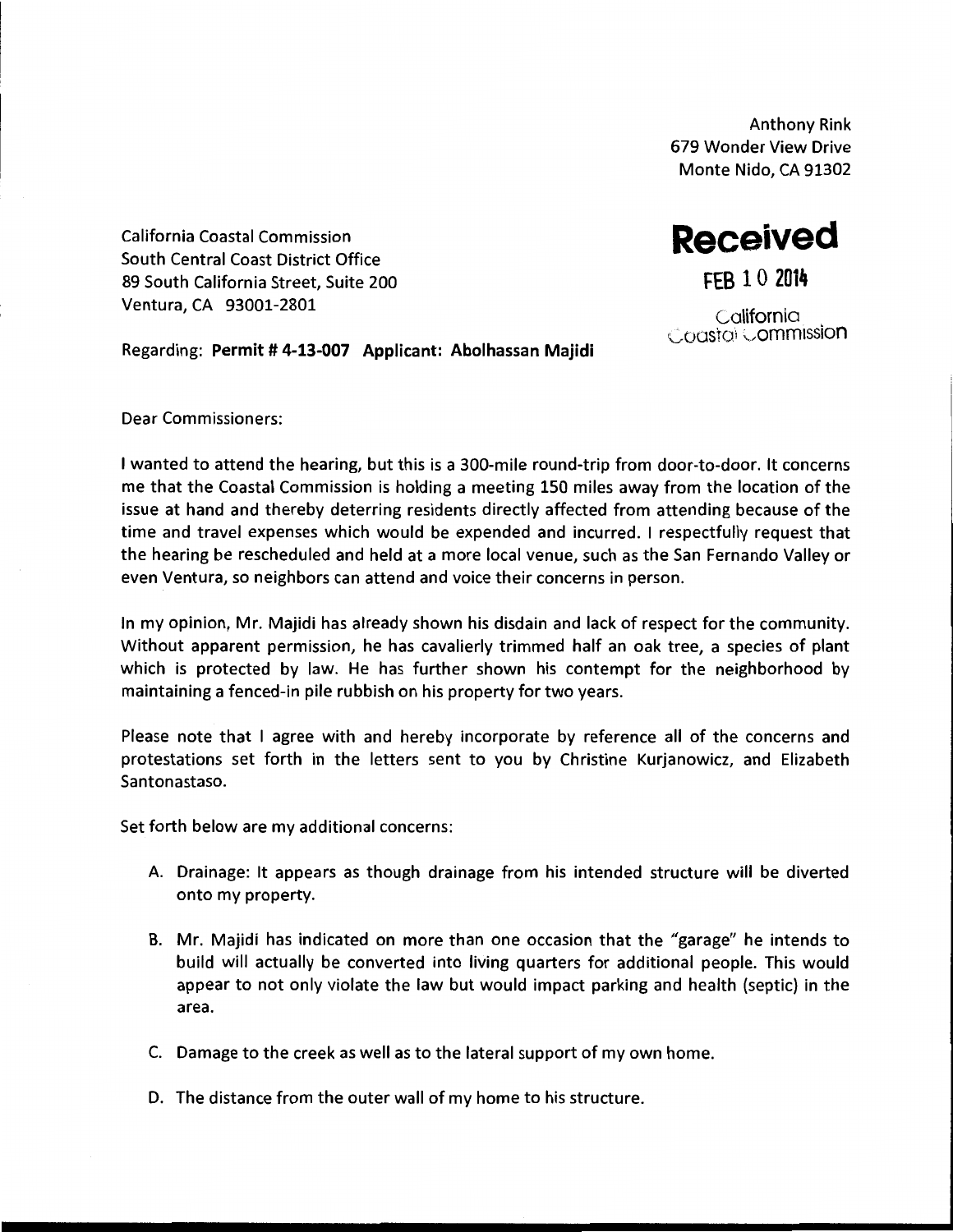Considering all of the above and Mr. Majidi's apparent lack of concern for the community, I believe an environmental impact report is warranted.

Thank you for your attention in this matter. Please note that I am a firm believer in one's property rights, but property rights go both ways. In this case, I believe Mr. Majidi's intended use of his property will illegally impose upon and detract from my own property rights.

Very truly yours,

Anthony Rink

**Received** 

FEB 10 **2014** 

California. Coastal Commission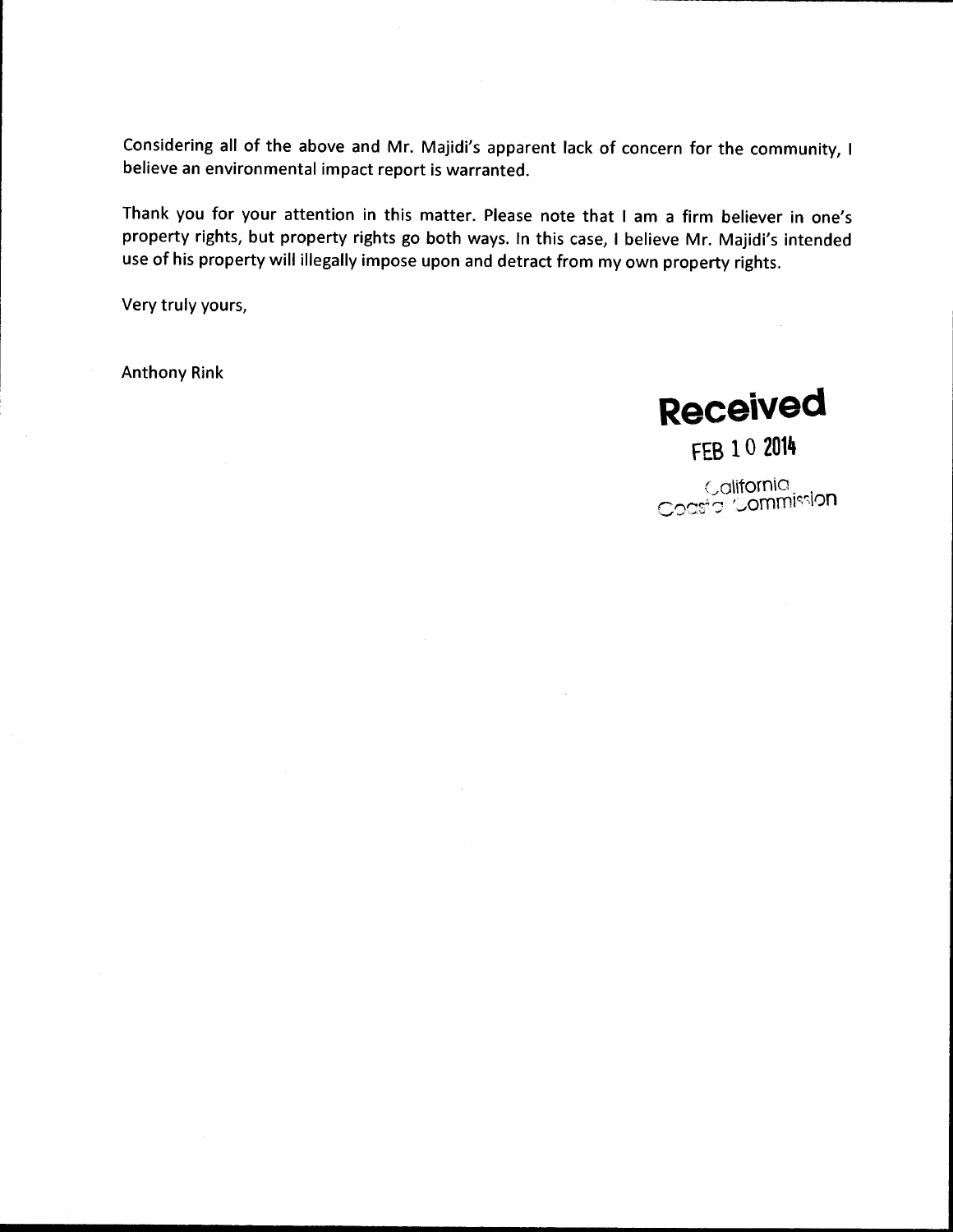<span id="page-5-0"></span>**CALIFORNIA COASTAL COMMISSION** SOUTH CENTRAL COAST AREA 89 SOUTH CALIFORNIA ST., SUITE 200 VENTURA, CA 93001 (805) 585-1800



# **Th23a**

180th Day: 5/19/14 Staff: J. Blaugrund Staff Report: 1/23/14 Hearing Date: 2/13/14

## **STAFF REPORT: REGULAR CALENDAR**

| <b>Application No.:</b>     | 4-13-007                                                                                                                                                                                                                                                                                                                                                         |
|-----------------------------|------------------------------------------------------------------------------------------------------------------------------------------------------------------------------------------------------------------------------------------------------------------------------------------------------------------------------------------------------------------|
| Applicant:                  | Abolhassan Majidi                                                                                                                                                                                                                                                                                                                                                |
| Agent:                      | <b>Aldrin Prestosa</b>                                                                                                                                                                                                                                                                                                                                           |
| <b>Project Location:</b>    | 25603 Monte Nido Drive, Monte Nido Small Lot Subdivision,<br>Santa Monica Mountains, Los Angeles County (APNs: 4456-<br>027-006, 4456-027-009, 4456-027-022)                                                                                                                                                                                                     |
| <b>Project Description:</b> | Construction of a 1540 sq. ft., 2-story, 30 ft. high, single-family<br>residence with an attached 400 sq. ft. garage, private septic<br>system, landscaping, hardscaping, retaining walls, and 130 cu.<br>yds. of cut and fill. The project also includes a lot line<br>adjustment that will result in the reconfiguration of three<br>parcels into two parcels. |

#### **SUMMARY OF STAFF RECOMMENDATION**

Staff recommends **approval** of the proposed development with twelve special conditions regarding (1) plans conforming to Geotechnical Engineer's recommendation, (2) assumption of risk, waiver of liability and indemnity, (3) permanent drainage and polluted runoff control plan, (4) interim erosion control plans and construction responsibilities, (5) landscaping and fuel modification plans, (6) structural appearance, (7) lighting restriction, (8) future development restriction, (9) deed restriction, (10) removal of excavated material, (11) removal of natural vegetation, and (12) oak tree protection.

The standard of review for the proposed project is the Chapter Three policies of the Coastal Act. In addition, the policies of the certified Malibu – Santa Monica Mountains Land Use Plan (LUP)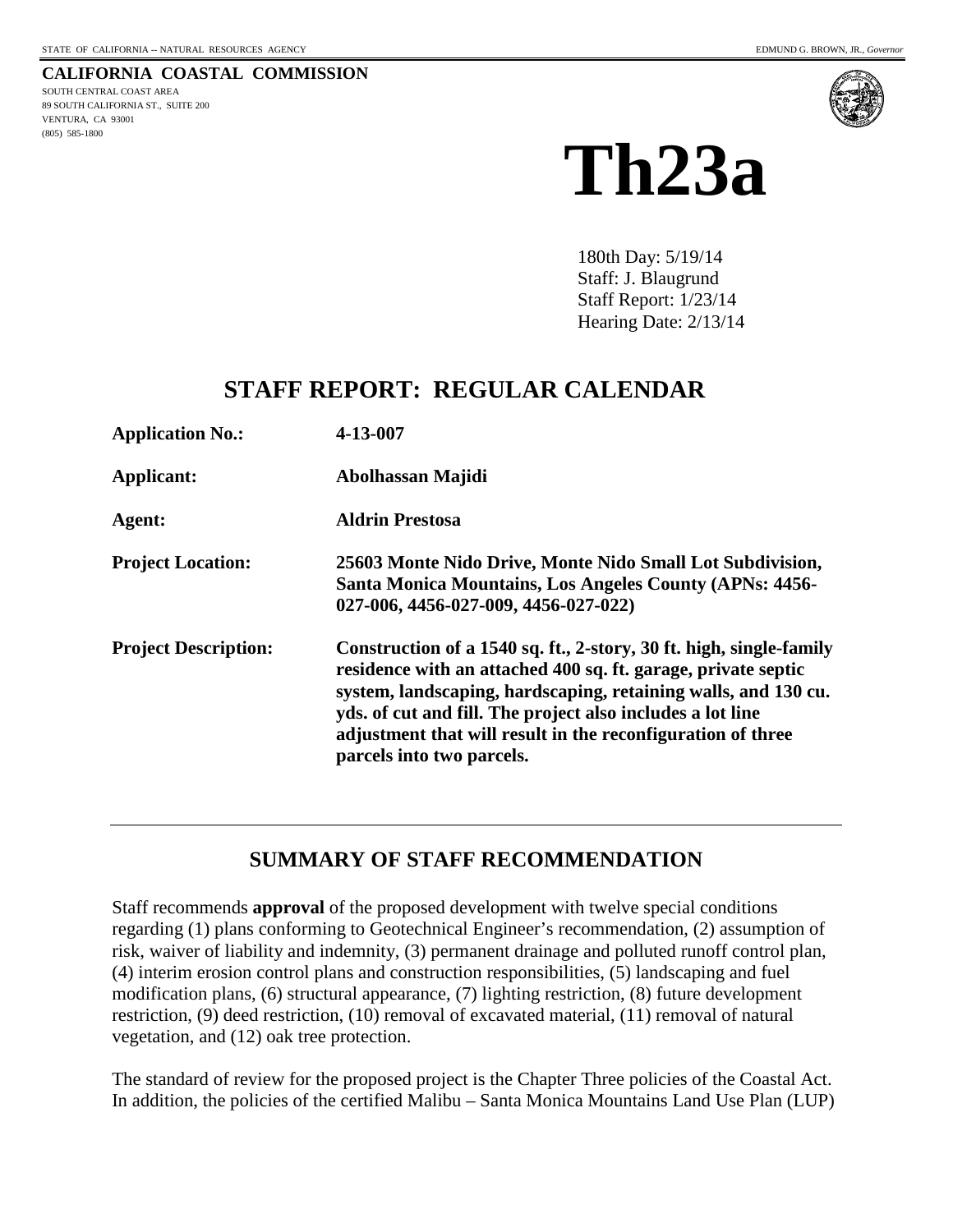serve as guidance. Following is a summary of the main issues raised by the project and how they are resolved by staff's recommendation:

- **OAK TREE PROTECTION.** The project does not include the encroachment of development within the protected zone of oak tree(s) onsite. However, oak trees are present on the project site and must be protected by barrier fencing or flagging during construction.
- **VISUAL RESOURCES.** The proposed structure will be visible from public viewing areas. There are no siting or design alternatives that would avoid or significantly reduce visual impacts. The project is conditioned to minimize the visual impacts by requiring that the structure be finished in a color consistent with the surrounding natural landscape, that windows be made of non-reflective glass, by the use of native landscaping, and by limiting night lighting.
- **CUMULATIVE IMPACTS.** The project site is located within a small lot subdivision, and the proposed residence will conform to the maximum gross structural area allowed for the parcel. Additionally, the applicant has proposed to adjust the lot lines of three contiguous parcels, in order to create two buildable parcels, thereby minimizing cumulative impacts to coastal resources.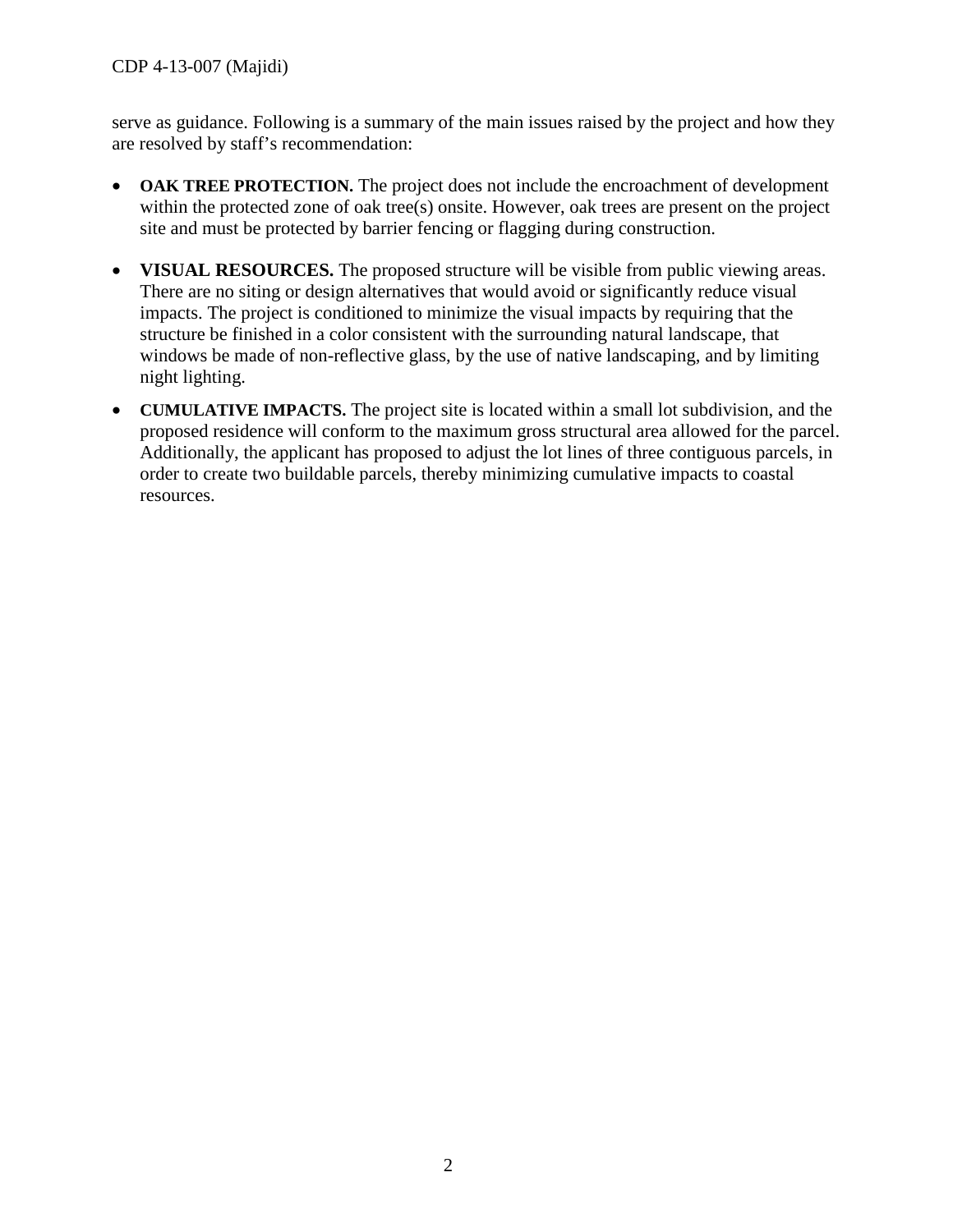## **Table of Contents**

| L.                                                                          |                                                                                                   |  |  |
|-----------------------------------------------------------------------------|---------------------------------------------------------------------------------------------------|--|--|
| П.                                                                          |                                                                                                   |  |  |
|                                                                             |                                                                                                   |  |  |
|                                                                             | 1.<br>2.<br>3.<br>4.<br>5.<br>6.<br>7.<br>8.<br>$\mathbf{Q}_{1}$<br>10 <sub>1</sub><br>11.<br>12. |  |  |
|                                                                             |                                                                                                   |  |  |
| $\mathsf{A}$ .<br><b>B.</b><br>C.<br>D.<br>Ε.<br>$\mathbf{F}$ .<br>G.<br>H. |                                                                                                   |  |  |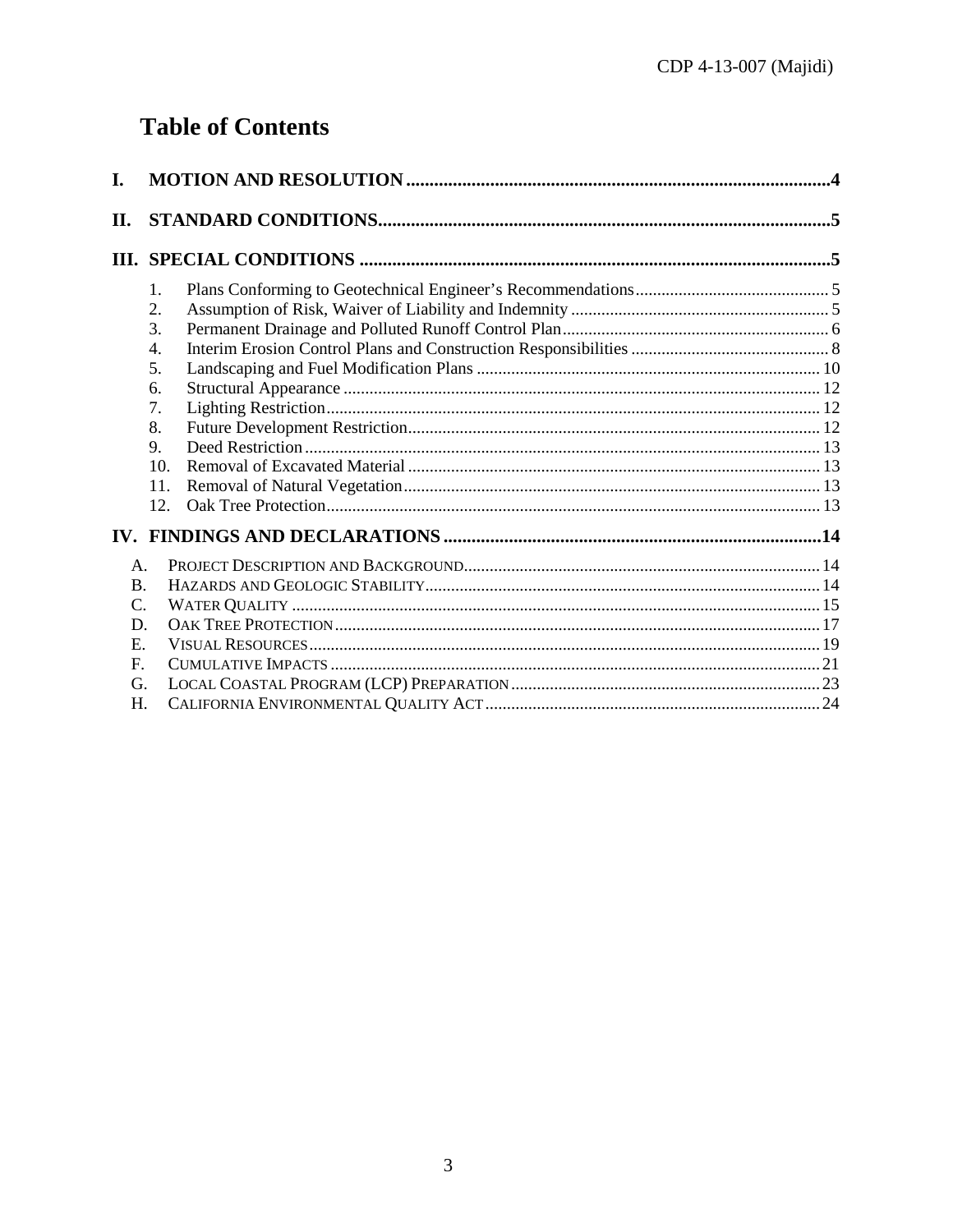#### **APPENDICES**

Appendix 1 Substantive File Documents

#### **EXHIBITS**

- Exhibit 1. Vicinity Map
- Exhibit 2. Parcel Map
- Exhibit 3. Project Plans
- Exhibit 4. Aerial Photograph
- Exhibit 5. Lot Line Adjustment

**LOCAL APPROVALS RECEIVED:** County of Los Angeles Department of Regional Planning, Approval in Concept, dated December 10, 2012; County of Los Angeles Environmental Health Services, Sewage Disposal System Conceptual Approval, dated September 10, 2013; County of Los Angeles Fire Department, Preliminary Fuel Modification Plan Approval, dated July 29, 2013; County of Los Angeles Fire Department, Fire Prevention Engineering Approval, dated July 9, 2013.

### <span id="page-8-0"></span>**I. MOTION AND RESOLUTION**

The staff recommends that the Commission adopt the following resolution:

#### **Motion:**

*I move that the Commission approve Coastal Development Permit No. 4-13-007 pursuant to the staff recommendation.* 

Staff recommends a **YES** vote. Passage of this motion will result in approval of the permit as conditioned and adoption of the following resolution and findings. The motion passes only by affirmative vote of a majority of the Commissioners present.

#### **Resolution:**

*The Commission hereby approves a coastal development permit for the proposed development and adopts the findings set forth below on grounds that the development as conditioned will be in conformity with the policies of Chapter Three of the Coastal Act and will not prejudice the ability of the local government having jurisdiction over the area to prepare a Local Coastal Program conforming to the provisions of Chapter Three. Approval of the permit complies with the California Environmental Quality Act because either 1) feasible mitigation measures and/or alternatives have been incorporated to substantially lessen any significant adverse effects of the development on the environment, or 2) there are no further feasible mitigation measures or alternatives that would substantially lessen any significant adverse impacts of the development on the environment.*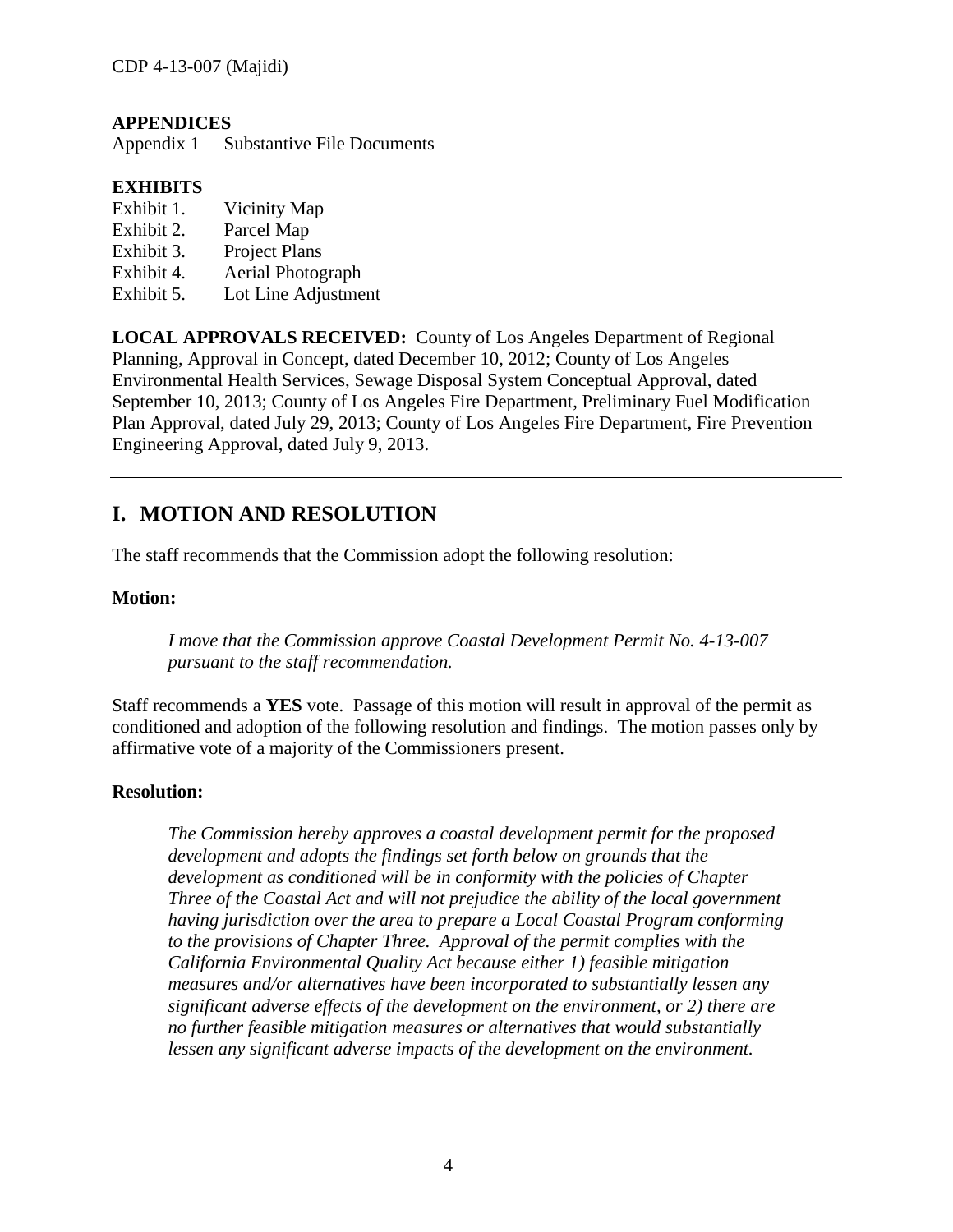## <span id="page-9-0"></span>**II. STANDARD CONDITIONS**

- **1. Notice of Receipt and Acknowledgment.** The permit is not valid and development shall not commence until a copy of the permit, signed by the permittee or authorized agent, acknowledging receipt of the permit and acceptance of the terms and conditions, is returned to the Commission office.
- **2. Expiration.** If development has not commenced, the permit will expire two years from the date on which the Commission voted on the application. Development shall be pursued in a diligent manner and completed in a reasonable period of time. Application for extension of the permit must be made prior to the expiration date.
- **3.** Interpretation. Any questions of intent or interpretation of any condition will be resolved by the Executive Director or the Commission.
- **4. Assignment.** The permit may be assigned to any qualified person, provided assignee files with the Commission an affidavit accepting all terms and conditions of the permit.
- **5. Terms and Conditions Run with the Land.** These terms and conditions shall be perpetual, and it is the intention of the Commission and the permittee to bind all future owners and possessors of the subject property to the terms and conditions.

## <span id="page-9-1"></span>**III.SPECIAL CONDITIONS**

#### <span id="page-9-2"></span>**1. Plans Conforming to Geotechnical Engineer's Recommendations**

By acceptance of this permit, the applicant agrees to comply with the recommendations contained in all of the geology, geotechnical, and/or soils reports referenced as Substantive File Documents. These recommendations, including recommendations concerning foundations, sewage disposal, and drainage, shall be incorporated into all final design and construction plans, which must be reviewed and approved by the consultant prior to commencement of development.

The final plans approved by the consultant shall be in substantial conformance with the plans approved by the Commission relative to construction, grading, and drainage. Any substantial changes in the proposed development approved by the Commission that may be required by the consultant shall require amendment(s) to the permit(s) or new Coastal Development Permit(s).

#### <span id="page-9-3"></span>**2. Assumption of Risk, Waiver of Liability and Indemnity**

By acceptance of this permit, the applicant acknowledges and agrees (i) that the site may be subject to hazards from wildfire and erosion; (ii) to assume the risks to the applicant and the property that is the subject of this permit of injury and damage from such hazards in connection with this permitted development; (iii) to unconditionally waive any claim of damage or liability against the Commission, its officers, agents, and employees for injury or damage from such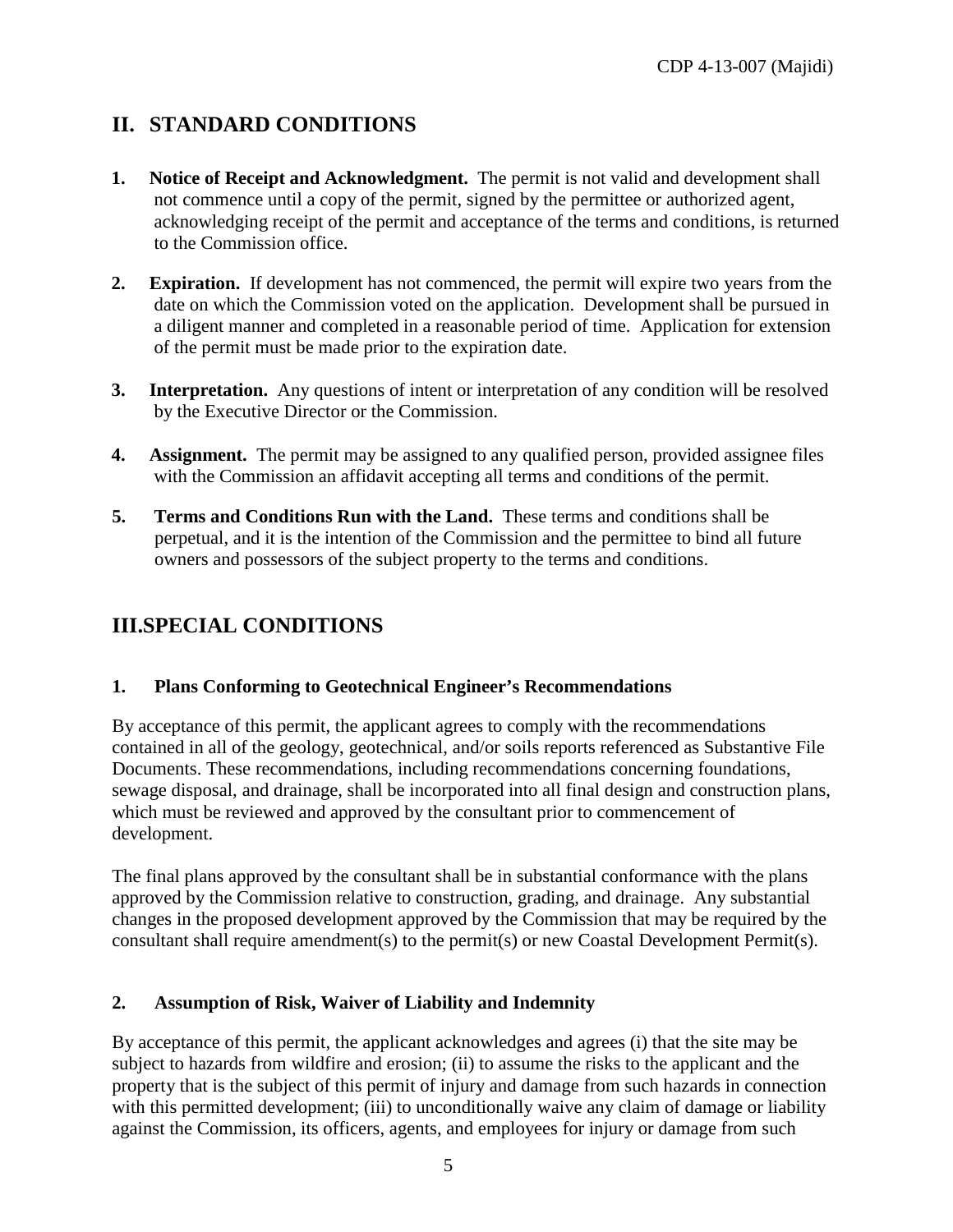hazards; and (iv) to indemnify and hold harmless the Commission, its officers, agents, and employees with respect to the Commission's approval of the project against any and all liability, claims, demands, damages, costs (including costs and fees incurred in defense of such claims), expenses, and amounts paid in settlement arising from any injury or damage due to such hazards.

#### <span id="page-10-0"></span>**3. Permanent Drainage and Polluted Runoff Control Plan**

A. PRIOR TO ISSUANCE OF THE COASTAL DEVELOPMENT PERMIT, the applicant shall submit to the Executive Director, two (2) copies of a final Drainage and Runoff Control Plan for the post-construction project site, prepared by a qualified licensed professional. The Plan shall include detailed drainage and runoff control plans with supporting calculations. The plans shall incorporate long-term post-construction Best Management Practices (BMPs) that protect water quality and minimize increases in runoff volume and rate in the project design of developments in the following order of priority:

a. Site Design BMPs: Project design features that reduce the creation or severity of potential pollutant sources, or reduce the alteration of the project site's natural stormwater flow regime. Examples are minimizing impervious surfaces, preserving native vegetation, and minimizing grading.

b. Source Control BMPs: Methods that reduce potential pollutants at their sources and/or avoid entrainment of pollutants in runoff, including schedules of activities, prohibitions of practices, maintenance procedures, managerial practices, or operational practices. Examples are covering outdoor storage areas, use of efficient irrigation, and minimizing the use of landscaping chemicals.

c. Treatment Control BMPs: Systems designed to remove pollutants from stormwater, by gravity settling of particulate pollutants, filtration, biological uptake, media adsorption, or any other physical, biological, or chemical process. Examples are vegetated swales, detention basins, and storm drain inlet filters. Where post-construction treatment of stormwater runoff is required, treatment control BMPs (or suites of BMPs) shall, at a minimum, be sized and designed to treat, infiltrate, or filter stormwater runoff from each storm event, up to and including the 85th percentile, 24-hour storm event for volume-based BMPs, or the 85th percentile, 1-hour storm event (with an appropriate safety factor of 2 or greater) for flow-based BMPs.

The qualified licensed professional shall certify in writing that the final Drainage and Runoff Control Plan is in substantial conformance with the following minimum requirements:

- (1) Projects shall incorporate Low Impact Development (LID) techniques in order to minimize stormwater quality and quantity impacts from development, unless a credible and compelling explanation is provided as to why such features are not feasible and/or appropriate. LID strategies use small-scale integrated and distributed management practices, including minimizing impervious surfaces, infiltrating stormwater close to its source, and preservation of permeable soils and native vegetation.
- (2) Post-development runoff rates from the site shall be maintained at levels similar to predevelopment conditions.
- (3) Selected BMPs shall consist, or primarily consist, of site design elements and/or landscape based systems or features that serve to maintain site permeability, avoid directly connected impervious area and/or retain, infiltrate, or filter runoff from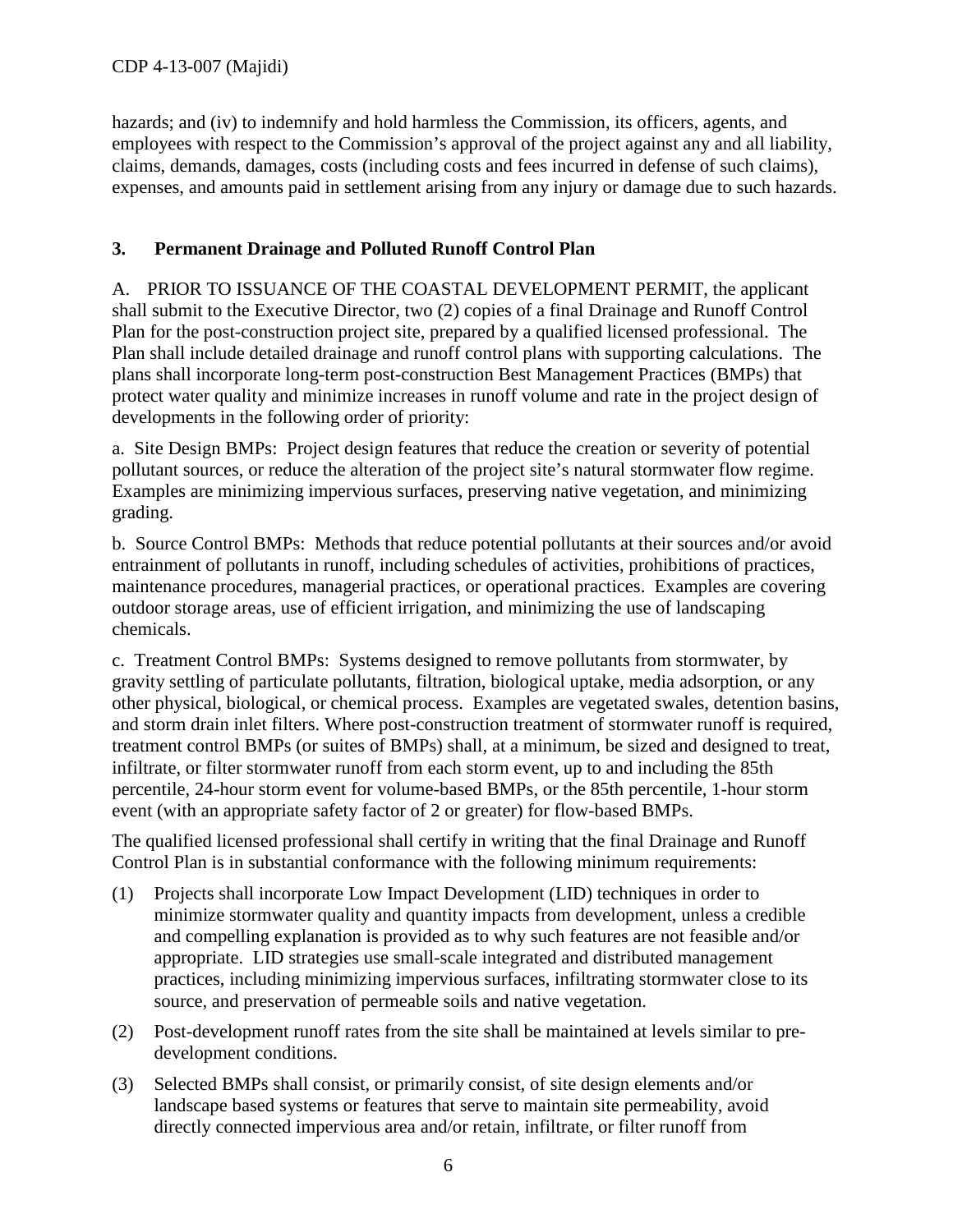rooftops, driveways and other hardscape areas, where feasible. Examples of such features include but are not limited to porous pavement, pavers, rain gardens, vegetated swales, infiltration trenches, cisterns.

- (4) Landscape plants shall have low water and chemical treatment demands and be consistent with **Special Condition 5, Landscaping and Fuel Modification Plans**. An efficient irrigation system designed based on hydrozones and utilizing drip emitters or micro-sprays or other efficient design shall be utilized for any landscaping requiring water application.
- (5) All slopes shall be stabilized in accordance with provisions contained in the Landscaping and/or Interim Erosion and Sediment Control Condition for this Coastal Development Permit and, if applicable, in accordance with engineered plans prepared by a qualified licensed professional.
- (6) Runoff shall be discharged from the developed site in a non-erosive manner. Energy dissipating measures shall be installed where needed to prevent erosion. Plan details and cross sections for any rock rip-rap and/or other energy dissipating devices or structures associated with the drainage system shall be prepared by a qualified licensed professional. The drainage plans shall specify, the location, dimensions, cubic yards of rock, etc. for the any velocity reducing structure with the supporting calculations showing the sizing requirements and how the device meets those sizing requirements. The qualified, licensed professional shall ensure that all energy dissipaters use the minimum amount of rock and/or other hardscape necessary to protect the site from erosion.
- (7) All BMPs shall be operated, monitored, and maintained in accordance with manufacturer's specifications where applicable, or in accordance with well recognized technical specifications appropriate to the BMP for the life of the project and at a minimum, all structural BMPs shall be inspected, cleaned-out, and where necessary, repaired prior to the onset of the storm season (October 15th each year) and at regular intervals as necessary between October  $15<sup>th</sup>$  and April  $15<sup>th</sup>$  of each year. Debris and other water pollutants removed from structural BMP(s) during clean-out shall be contained and disposed of in a proper manner.
- (9) For projects located on a hillside, slope, or which may otherwise be prone to geologic instability, site drainage and BMP selection shall be developed concurrent with the preliminary development design and grading plan, and final drainage plans shall be approved by a licensed geotechnical engineer or engineering geologist.
- (10) Should any of the project's surface or subsurface drainage/filtration structures or other BMPs fail or result in increased erosion, the applicant/landowner or successor-ininterest shall be responsible for any necessary repairs to the drainage/filtration system or BMPs and restoration of the affected area. Should repairs or restoration become necessary, prior to the commencement of such repair or restoration work, the applicant shall submit a repair and restoration plan to the Executive Director to determine if an amendment or new coastal development permit is required to authorize such work.

B. The final Drainage and Runoff Control Plan shall be in conformance with the site/ development plans approved by the Coastal Commission. Any necessary changes to the Coastal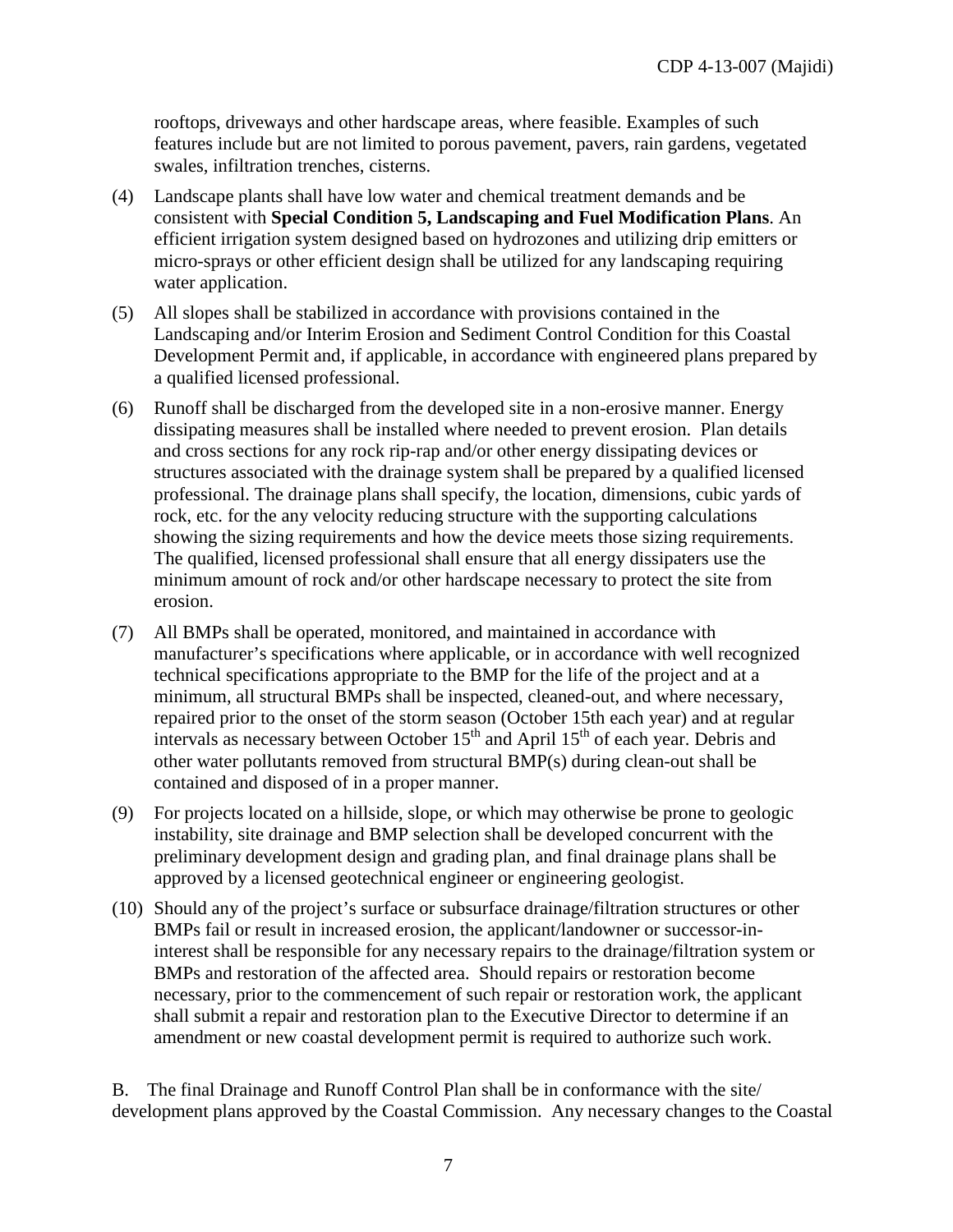Commission approved site/development plans required by a qualified, licensed professional shall be reported to the Executive Director. No changes to the Coastal Commission approved final site/development plans shall occur without an amendment to the coastal development permit, unless the Executive Director determines that no amendment is required.

#### <span id="page-12-0"></span>**4. Interim Erosion Control Plans and Construction Responsibilities**

A. PRIOR TO THE ISSUANCE OF THE COASTAL DEVELOPMENT PERMIT, the applicant shall submit to the Executive Director an Interim Erosion Control and Construction Best Management Practices Plan, prepared by a qualified, licensed professional. The qualified, licensed professional shall certify in writing that the Interim Erosion Control and Construction Best Management Practices (BMPs) plan are in conformance with the following requirements:

- 1. Erosion Control Plan
- (a) The plan shall delineate the areas to be disturbed by grading or construction activities and shall include any temporary access roads, staging areas and stockpile areas. The natural areas on the site shall be clearly delineated on the plan and on-site with fencing or survey flags.
- (b) Include a narrative report describing all temporary run-off and erosion control measures to be used during construction.
- (c) The plan shall identify and delineate on a site or grading plan the locations of all temporary erosion control measures.
- (d) The plan shall specify that grading shall take place only during the dry season (April  $1 -$ October 31). This period may be extended for a limited period of time if the situation warrants such a limited extension, if approved by the Executive Director. The applicant shall install or construct temporary sediment basins (including debris basins, desilting basins, or silt traps), temporary drains and swales, sand bag barriers, silt fencing, and shall stabilize any stockpiled fill with geofabric covers or other appropriate cover, install geotextiles or mats on all cut or fill slopes, and close and stabilize open trenches as soon as possible. Basins shall be sized to handle not less than a 10 year, 6 hour duration rainfall intensity event.
- (e) The erosion control measures shall be required on the project site prior to or concurrent with the initial grading operations and maintained throughout the development process to minimize erosion and sediment from runoff waters during construction. All sediment should be retained on-site, unless removed to an appropriate, approved dumping location either outside of the coastal zone or within the coastal zone to a site permitted to receive fill.
- (f) The plan shall also include temporary erosion control measures should grading or site preparation cease for a period of more than 30 days, including but not limited to: stabilization of all stockpiled fill, access roads, disturbed soils and cut and fill slopes with geotextiles and/or mats, sand bag barriers, silt fencing; temporary drains and swales and sediment basins. The plans shall also specify that all disturbed areas shall be seeded with native grass species and include the technical specifications for seeding the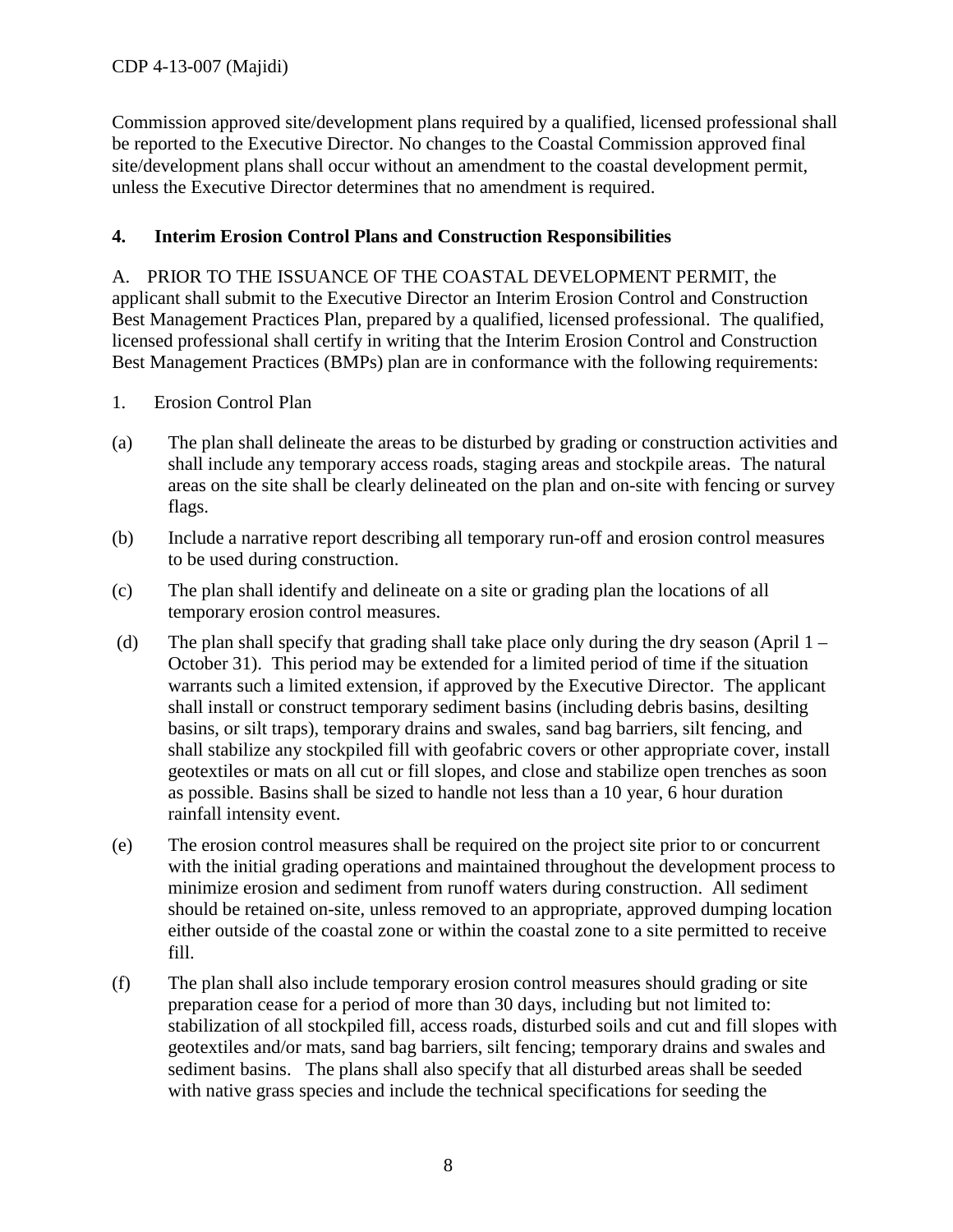disturbed areas. These temporary erosion control measures shall be monitored and maintained until grading or construction operations resume.

- (g) All temporary, construction related erosion control materials shall be comprised of biodegradable materials (natural fiber, not photo-degradable plastics) and must be removed when permanent erosion control measures are in place. Bio-degradable erosion control materials may be left in place if they have been incorporated into the permanent landscaping design.
- 2. Construction Best Management Practices
- (a) No demolition or construction materials, debris, or waste shall be placed or stored where it may enter sensitive habitat, receiving waters or a storm drain, or be subject to wave, wind, rain, or tidal erosion and dispersion.
- (b) No demolition or construction equipment, materials, or activity shall be placed in or occur in any location that would result in impacts to environmentally sensitive habitat areas, streams, wetlands or their buffers.
- (c) Any and all debris resulting from demolition or construction activities shall be removed from the project site within 24 hours of completion of the project.
- (d) Demolition or construction debris and sediment shall be removed from work areas each day that demolition or construction occurs to prevent the accumulation of sediment and other debris that may be discharged into coastal waters.
- (e) All trash and debris shall be disposed in the proper trash and recycling receptacles at the end of every construction day.
- (f) The applicant shall provide adequate disposal facilities for solid waste, including excess concrete, produced during demolition or construction.
- (g) Debris shall be disposed of at a permitted disposal site or recycled at a permitted recycling facility. If the disposal site is located in the coastal zone, a coastal development permit or an amendment to this permit shall be required before disposal can take place unless the Executive Director determines that no amendment or new permit is legally required.
- (h) All stock piles and construction materials shall be covered, enclosed on all sides, shall be located as far away as possible from drain inlets and any waterway, and shall not be stored in contact with the soil.
- (i) Machinery and equipment shall be maintained and washed in confined areas specifically designed to control runoff. Thinners or solvents shall not be discharged into sanitary or storm sewer systems.
- (j) The discharge of any hazardous materials into any receiving waters shall be prohibited.
- (k) Spill prevention and control measures shall be implemented to ensure the proper handling and storage of petroleum products and other construction materials. Measures shall include a designated fueling and vehicle maintenance area with appropriate berms and protection to prevent any spillage of gasoline or related petroleum products or contact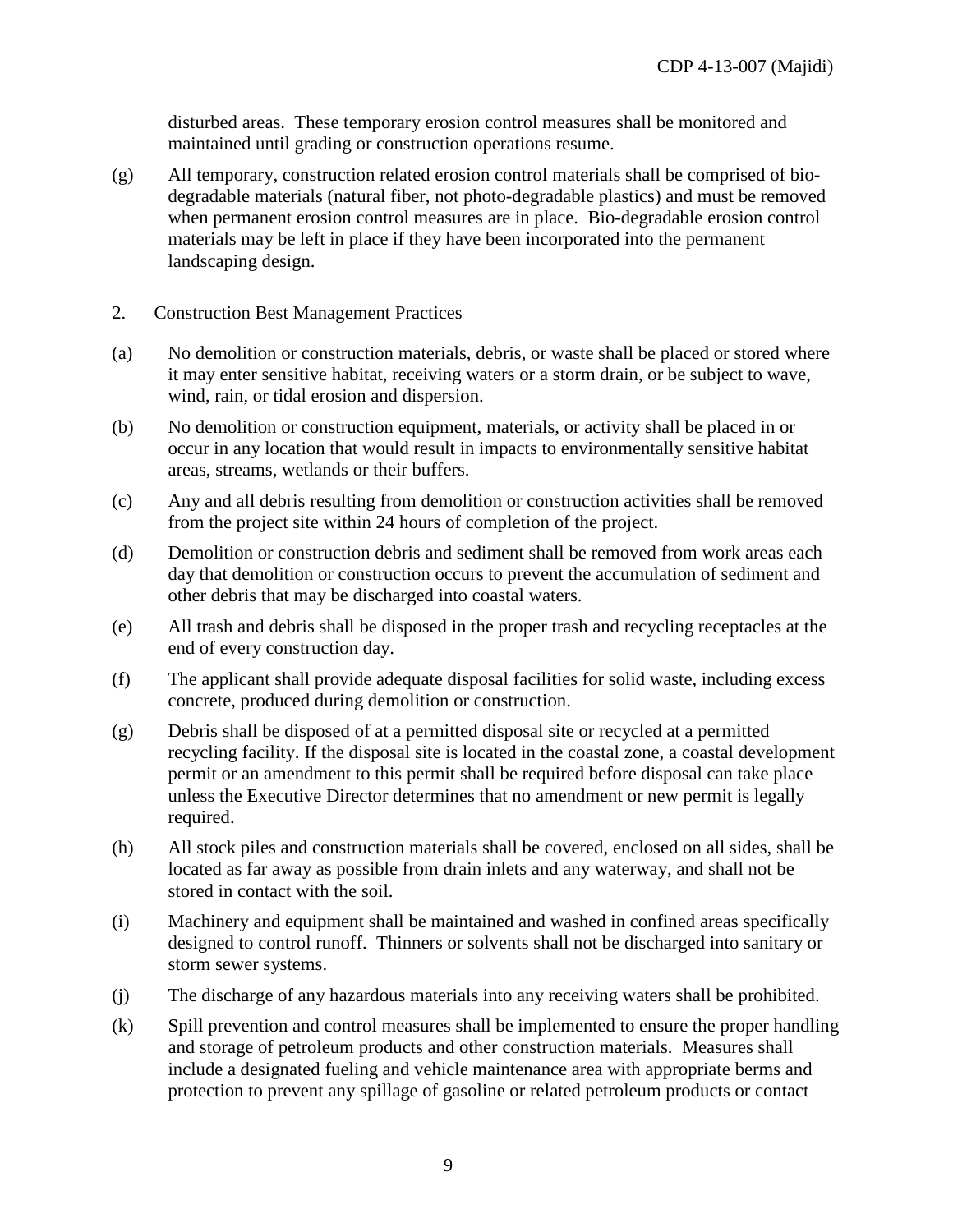with runoff. The area shall be located as far away from the receiving waters and storm drain inlets as possible.

- (l) Best Management Practices (BMPs) and Good Housekeeping Practices (GHPs) designed to prevent spillage and/or runoff of demolition or construction-related materials, and to contain sediment or contaminants associated with demolition or construction activity, shall be implemented prior to the on-set of such activity
- (m) All BMPs shall be maintained in a functional condition throughout the duration of construction activity.

B.The final Interim Erosion Control and Construction Best Management Practices Plan shall be in conformance with the site/ development plans approved by the Coastal Commission. Any necessary changes to the Coastal Commission approved site/development plans required by a qualified, licensed professional shall be reported to the Executive Director. No changes to the Coastal Commission approved final site/development plans shall occur without an amendment to the coastal development permit, unless the Executive Director determines that no amendment is required.

#### <span id="page-14-0"></span>**5. Landscaping and Fuel Modification Plans**

PRIOR TO ISSUANCE OF THE COASTAL DEVELOPMENT PERMIT, the applicant shall submit two sets of landscaping and fuel modification plans, prepared by a licensed landscape architect or a qualified resource specialist. The consulting landscape architect or qualified landscape professional shall certify in writing that the final Landscape and Fuel Modification plans are in conformance with the following requirements:

#### **A) Landscaping Plan**

- (1) All graded & disturbed areas on the subject site shall be planted and maintained for erosion control purposes within thirty (30) days of receipt of the certificate of occupancy for the residence. To minimize the need for irrigation all landscaping shall consist primarily of native/drought resistant plants, as listed by the California Native Plant Society, Santa Monica Mountains Chapter, in their document entitled Recommended List of Plants for Landscaping in the Santa Monica Mountains, dated February 5, 1996. All native plant species shall be of local genetic stock. No plant species listed as problematic and/or invasive by the California Native Plant Society [\(http://www.CNPS.org/\)](http://www.cnps.org/), the California Invasive Plant Council (formerly the California Exotic Pest Plant Council) [\(http://www.cal-ipc.org/\)](http://www.cal-ipc.org/), or as may be identified from time to time by the State of California shall be employed or allowed to naturalize or persist on the site. No plant species listed as a "noxious weed" by the State of California or the U.S. Federal Government shall be utilized within the property.
- (2) All cut and fill slopes shall be stabilized with planting at the completion of final grading. Planting should be of native plant species indigenous to the Santa Monica Mountains using accepted planting procedures, consistent with fire safety requirements. All native plant species shall be of local genetic stock. Such planting shall be adequate to provide 90 percent coverage within two (2) years, and this requirement shall apply to all disturbed soils;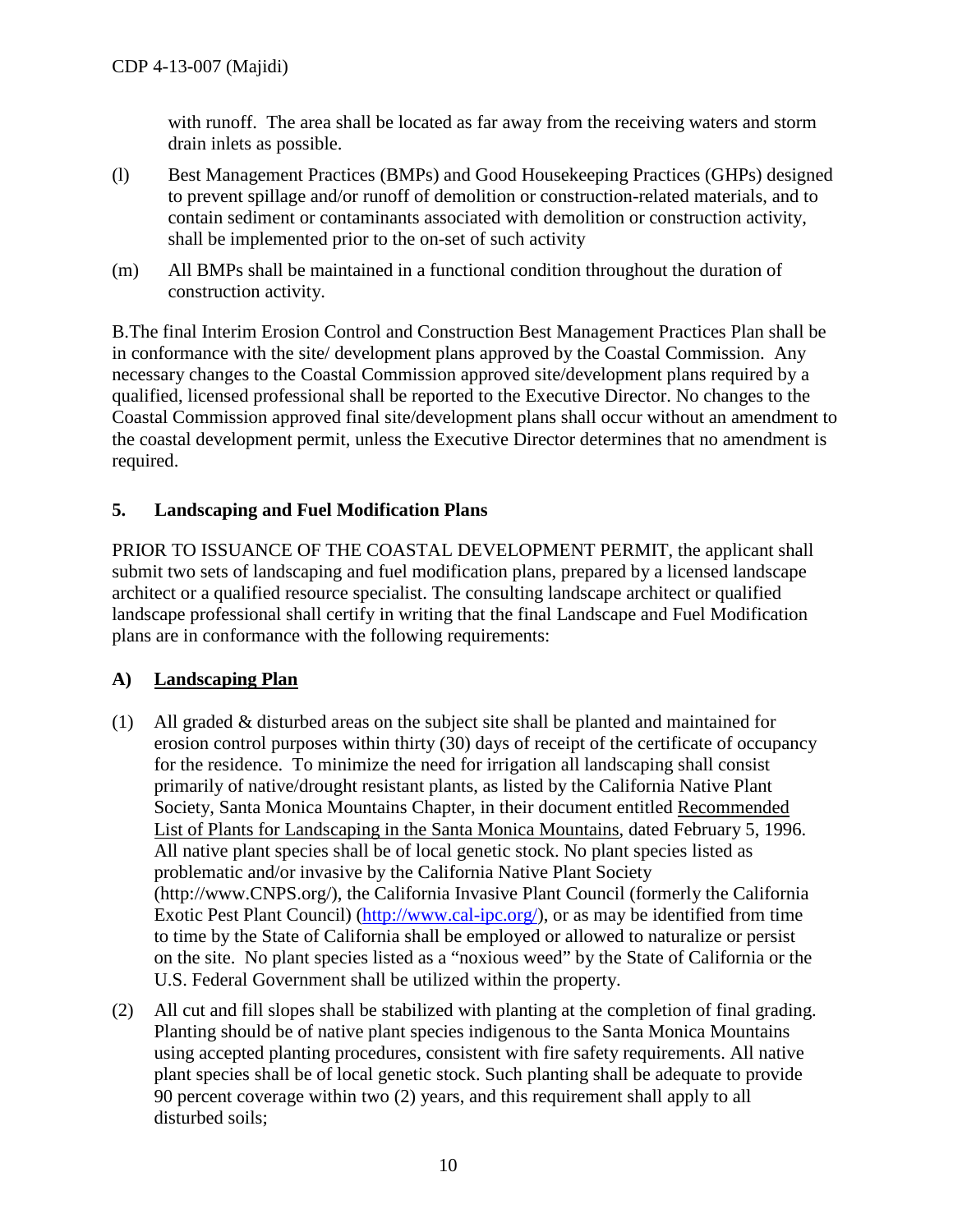- (3) Plantings will be maintained in good growing condition throughout the life of the project and, whenever necessary, shall be replaced with new plant materials to ensure continued compliance with applicable landscape requirements;
- (4) Rodenticides containing any anticoagulant compounds (including, but not limited to, Warfarin, Brodifacoum, Bromadiolone or Diphacinone) shall not be used.

#### **B) Fuel Modification Plans**

Vegetation within 20 feet of the proposed house may be removed to mineral earth, vegetation within a 200-foot radius of the main structure may be selectively thinned in order to reduce fire hazard. However, such thinning shall only occur in accordance with an approved long-term fuel modification plan submitted pursuant to this special condition. The fuel modification plan shall include details regarding the types, sizes and location of plant materials to be removed, and how often thinning is to occur. In addition, the applicant shall submit evidence that the fuel modification plan has been reviewed and approved by the Forestry Department of Los Angeles County. Irrigated lawn, turf and ground cover planted within the twenty foot radius of the proposed house shall be selected from the most drought tolerant species or subspecies, or varieties suited to the Mediterranean climate of the Santa Monica Mountains.

#### **C) Conformance with Coastal Commission Approved Site/Development Plans**

The Permittee shall undertake development in accordance with the final Landscape and Fuel Modification Plans. The final Landscape and Fuel Modification Plans shall be in conformance with the site/development plans approved by the Coastal Commission. Any changes to the Coastal Commission approved site/development plans shall be reported to the Executive Director. No changes to the Coastal Commission approved final site/development plans shall occur without an amendment to the coastal development permit, unless the Executive Director determines that no amendment is legally required.

#### **D) Monitoring**

Three years from the date of the receipt of the Certificate of Occupancy for the residence the applicant shall submit to the Executive Director, a landscape monitoring report, prepared by a licensed Landscape Architect or qualified Resource Specialist, that certifies the on-site landscaping is in conformance with the landscape plan approved pursuant to this Special Condition. The monitoring report shall include photographic documentation of plant species and plant coverage.

If the landscape monitoring report indicates the landscaping is not in conformance with or has failed to meet the requirements specified in this condition, the applicant, or successors in interest, shall submit, within 30 days of the date of the monitoring report, a revised or supplemental landscape plan, certified by a licensed Landscape Architect or a qualified Resource Specialist, that specifies additional or supplemental landscaping measures to remediate those portions of the original plan that have failed or are not in conformance with the original approved plan. This remedial landscaping plan shall be implemented within 30 days of the date of the final supplemental landscaping plan and remedial measures shall be repeated as necessary to meet the requirements of this condition.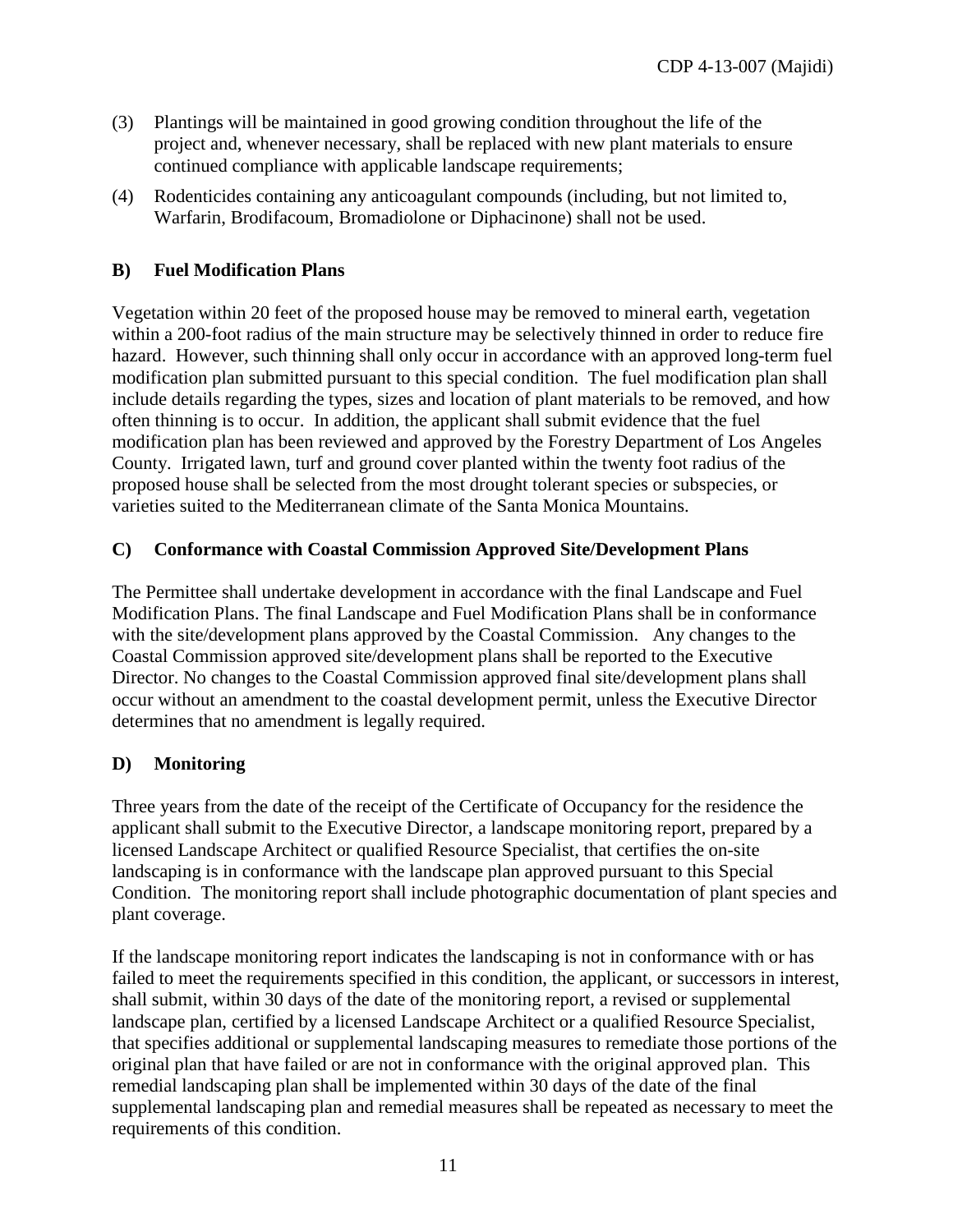#### <span id="page-16-0"></span>**6. Structural Appearance**

PRIOR TO ISSUANCE OF THE COASTAL DEVELOPMENT PERMIT, the applicant shall submit for the review and approval of the Executive Director, a color palette and material specifications for the outer surface of all structures authorized by the approval of this Coastal Development Permit. The palette samples shall be presented in a format not to exceed  $8\frac{1}{2}$ " x 11"  $x \frac{1}{2}$ " in size. The palette shall include the colors proposed for the roofs, trims, exterior surfaces, driveways, retaining walls, and other structures authorized by this permit. Acceptable colors shall be limited to colors compatible with the surrounding environment (earth tones) including shades of green, brown and gray with no white or light shades and no bright tones. All windows shall be comprised of non-glare glass.

The approved structures shall be colored with only the colors and window materials authorized pursuant to this special condition. Alternative colors or materials for future repainting or resurfacing or new windows may only be applied to the structures authorized by this Coastal Development Permit if such changes are specifically authorized by the Executive Director as complying with this special condition.

#### <span id="page-16-1"></span>**7. Lighting Restriction**

- A. The only outdoor night lighting allowed on the subject parcel is limited to the following:
- (1) The minimum necessary to light walkways used for entry and exit to the structures, including parking areas on the site. This lighting shall be limited to fixtures that do not exceed two feet in height above finished grade, are directed downward and generate the same or less lumens equivalent to those generated by a 60 watt incandescent bulb, unless a greater number of lumens is authorized by the Executive Director.
- (2) Security lighting attached to the residence and garage shall be controlled by motion detectors and is limited to same or less lumens equivalent to those generated by a 60 watt incandescent bulb.
- (3) The minimum necessary to light the entry area to the driveway with the same or less lumens equivalent to those generated by a 60-watt incandescent bulb.

B.No lighting around the perimeter of the site and no lighting for aesthetic purposes is allowed.

#### <span id="page-16-2"></span>**8. Future Development Restriction**

This permit is only for the development described in this Coastal Development Permit. Pursuant to Title 14 California Code of Regulations section 13250(b)(6), the exemptions otherwise provided in Public Resources Code section 30610(a) shall not apply to the development governed by this Coastal Development Permit. Accordingly, any future structures, future improvements, or change of use to the permitted structures authorized by this permit, including but not limited to, any grading, clearing or other disturbance of vegetation other than as provided for in the approved landscape plan prepared pursuant to **Special Condition 5, Landscaping and Fuel Modification Plans,** shall require an amendment to this Coastal Development Permit from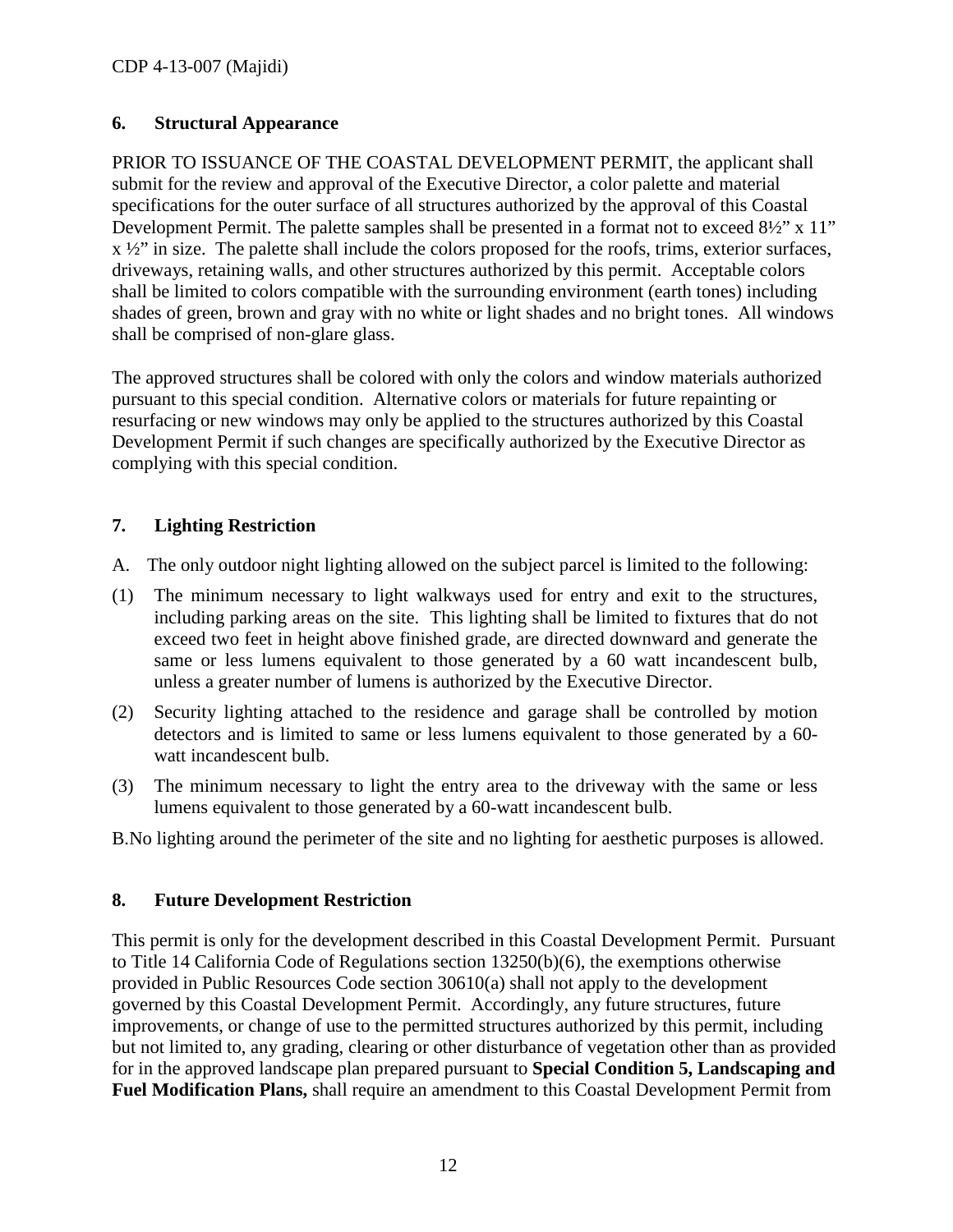the Commission or shall require an additional coastal development permit from the Commission or from the applicable certified local government.

#### <span id="page-17-0"></span>**9. Deed Restriction**

PRIOR TO ISSUANCE OF THE COASTAL DEVELOPMENT PERMIT, the applicant shall submit to the Executive Director for review and approval documentation demonstrating that the applicant has executed and recorded against the parcel(s) governed by this permit a deed restriction, in a form and content acceptable to the Executive Director: (1) indicating that, pursuant to this permit, the California Coastal Commission has authorized development on the subject property, subject to terms and conditions that restrict the use and enjoyment of that property; and (2) imposing the Special Conditions of this permit as covenants, conditions and restrictions on the use and enjoyment of the Property. The deed restriction shall include a legal description of the entire parcel or parcels governed by this permit. The deed restriction shall also indicate that, in the event of an extinguishment or termination of the deed restriction for any reason, the terms and conditions of this permit shall continue to restrict the use and enjoyment of the subject property so long as either this permit or the development it authorizes, or any part, modification, or amendment thereof, remains in existence on or with respect to the subject property.

#### <span id="page-17-1"></span>**10. Removal of Excavated Material**

PRIOR TO ISSUANCE OF THE COASTAL DEVELOPMENT PERMIT, the applicant shall provide evidence to the Executive Director of the location of the disposal site for all excess excavated material from the site. If the disposal site is located in the Coastal Zone, the disposal site must have a valid coastal development permit for the disposal of fill material. If the disposal site does not have a coastal permit, such a permit will be required prior to the disposal of material.

#### <span id="page-17-2"></span>**11. Removal of Natural Vegetation**

Removal of natural vegetation for the purpose of fuel modification within the 50-foot zone surrounding the proposed structure(s) shall not commence until the local government has issued a building or grading permit for the development approved pursuant to this permit. Vegetation thinning within the 50-200 foot fuel modification zone shall not occur until commencement of construction of the structure(s) approved pursuant to this permit.

#### <span id="page-17-3"></span>**12. Oak Tree Protection**

To ensure that all oak trees located on the subject parcel are protected during construction activities, temporary protective barrier fencing shall be installed around the protected zones (5 feet beyond dripline or 15 feet from the trunk, whichever is greater) of all oak trees and retained during all construction operations. If required construction operations cannot feasibly be carried out in any location with the protective barrier fencing in place, then flagging shall be installed on trees to be protected.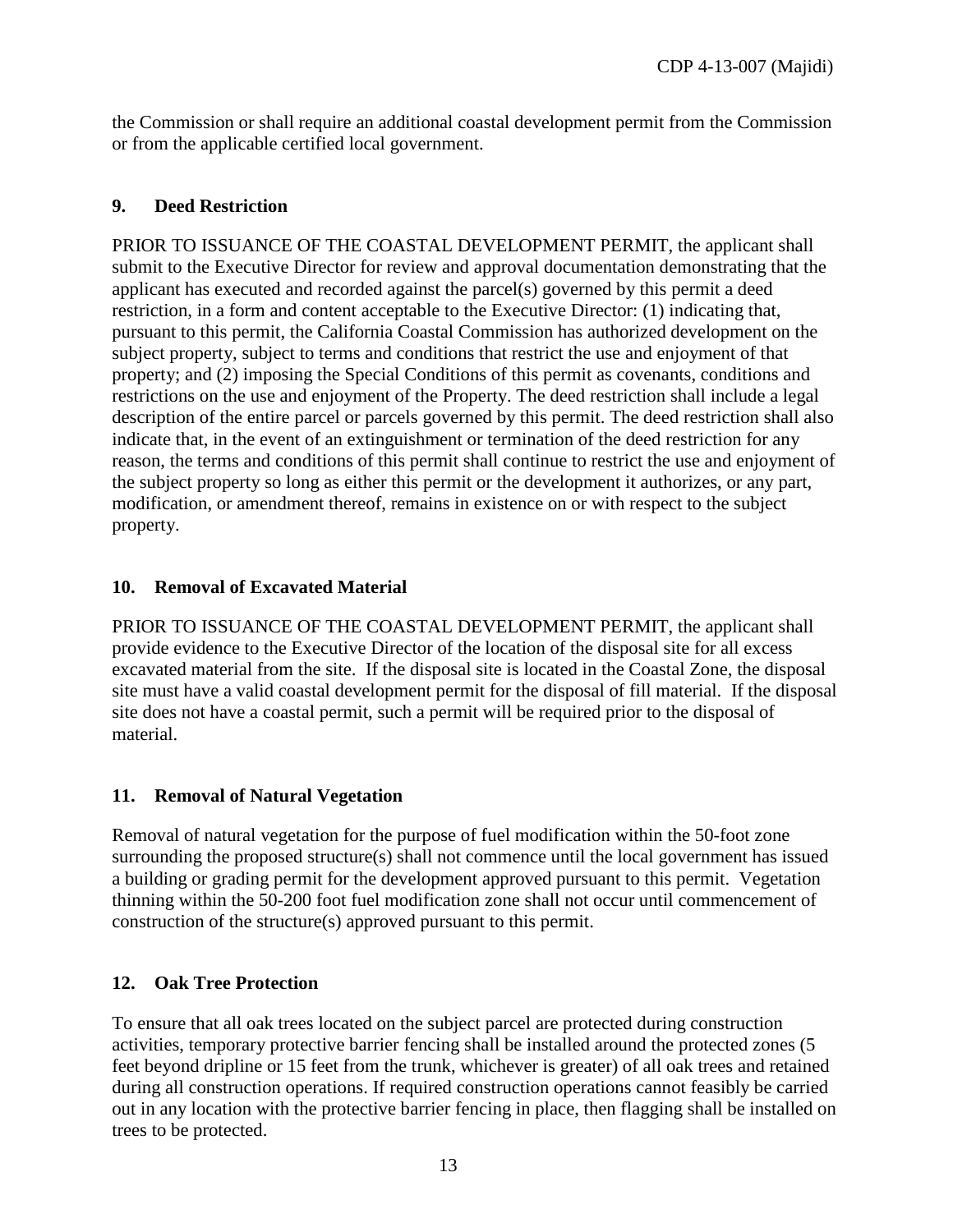## <span id="page-18-0"></span>**IV.FINDINGS AND DECLARATIONS**

The Commission hereby finds and declares:

#### <span id="page-18-1"></span>**A. PROJECT DESCRIPTION AND BACKGROUND**

The applicant proposes to construct a 1540 sq. ft., 2-story, 30 ft. high, single-family residence with an attached 400 sq. ft. garage, private septic system, landscaping, hardscaping, retaining walls, and 130 cu. yds. of cut and fill. Additionally, the proposed project includes a lot line adjustment that will result in the reconfiguration of three parcels into two parcels, within the Monte Nido Small Lot Subdivision, in the Santa Monica Mountains area of Los Angeles County (APNs: 4456-027-006, 4456-027-009, 4456-027-022). (Exhibits 1-4).

The project site is located within the eastern portion of the Monte Nido Small Lot Subdivision, between Monte Nido Drive and Gayer Drive. The project site consists of a hillside with ascending slopes from the subject site towards Monte Nido Drive and descending slopes towards Gayer Drive. The elevation of the subject site ranges from approximately 130 feet above sea leave to approximately 95 feet above mean sea level.

This project site is situated among single family residences on all sides and is not considered to be an environmentally sensitive habitat area (ESHA) because there is little to no existing native vegetation on the site and the parcel is located within the fuel modification zones of adjacent residences. Oak trees are located on the northwestern portion of the subject site, and in the project vicinity on the adjacent property. In order to avoid impacts to oak trees, the applicant has revised the project description and project plans to remove the portion of development that would have encroached within the protected zone and dripline of the oak trees onsite.

#### <span id="page-18-2"></span>**B. HAZARDS AND GEOLOGIC STABILITY**

Section 30253 of the Coastal Act states, in pertinent part, that new development shall:

- *(1) Minimize risks to life and property in areas of high geologic, flood, and fire hazard.*
- *(2) Assure stability and structural integrity, and neither create nor contribute significantly to erosion, instability, or destruction of the site or surrounding area or in any way require the construction of protective devices that would substantially alter natural landforms along bluffs and cliffs.*

The proposed development is located in the Malibu/Santa Monica Mountains area, an area historically subject to significant natural hazards including, but not limited to, landslides, erosion, flooding and wild fire. The submitted geology, geotechnical, and/or soils reports referenced as Substantive File Documents conclude that the project site is suitable for the proposed project based on the evaluation of the site's geology in relation to the proposed development. The reports contain recommendations to be incorporated into the project plans to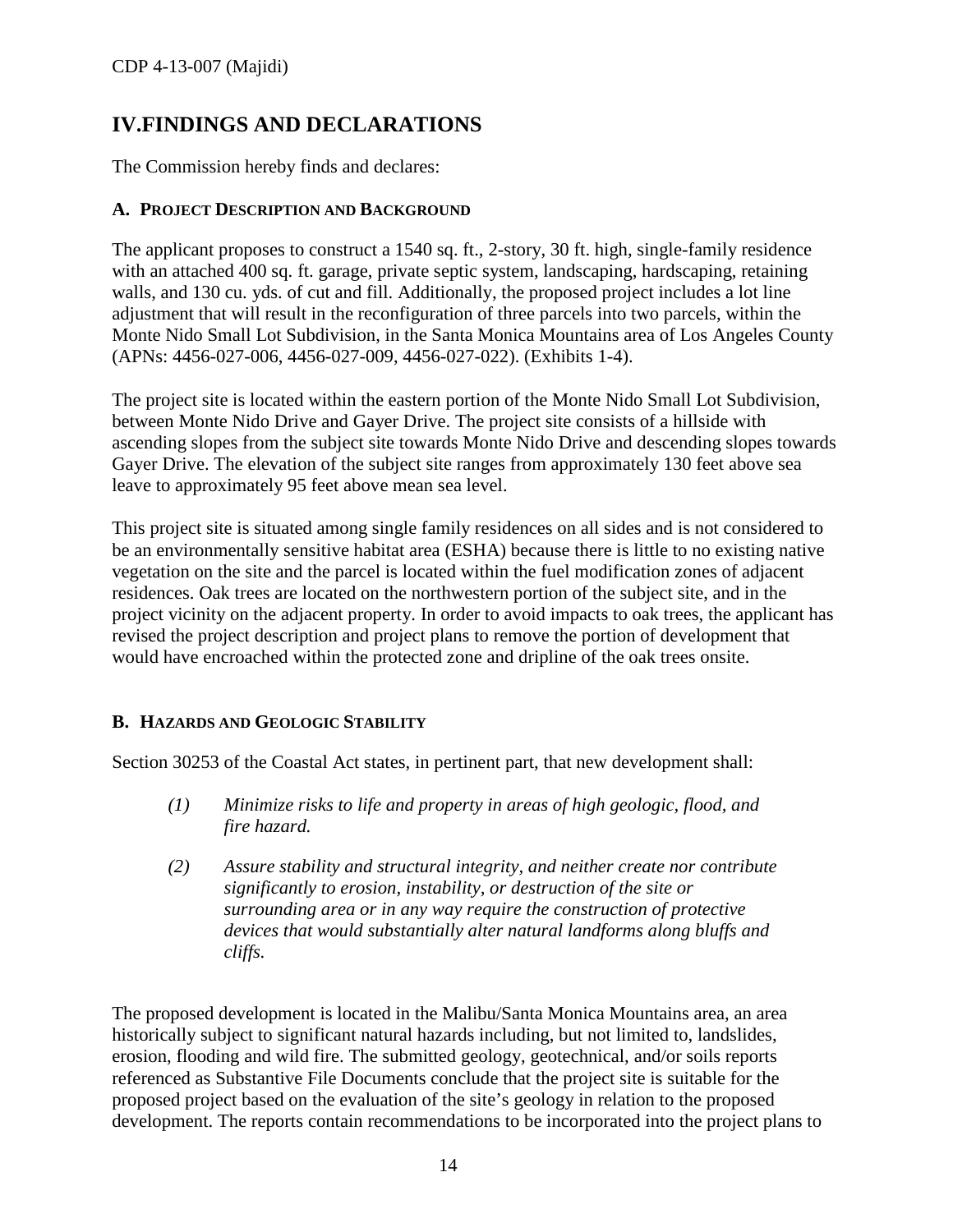ensure the stability and geologic safety of the proposed project, the project site, and the adjacent properties. To ensure stability and structural integrity and to protect the site and the surrounding sites, the Commission requires the applicant to comply with the recommendations contained in the applicable reports, to incorporate those recommendations into all final design and construction plans, and to obtain the geotechnical consultant's approval of those plans prior to the commencement of construction.

Additionally, to minimize erosion and ensure stability of the project site, the project must include adequate drainage and erosion control measures. In order to achieve these goals, the Commission requires the applicant to submit drainage and interim erosion control plans certified by the geotechnical engineer.

Further, the Commission finds that, for the project to ensure stability and avoid contributing significantly to erosion, all slopes and disturbed areas of the subject site must be landscaped, primarily with native plants, to stabilize disturbed soils and reduce erosion resulting from the development.

Although the conditions described above render the project sufficiently stable to satisfy the requirements of Section 30253, no project is wholly without risks. Due to the fact that the proposed project is located in an area subject to an extraordinary potential for damage or destruction from natural hazards, including wildfire and erosion, those risks remain substantial here. If the applicant nevertheless chooses to proceed with the project, the Commission requires the applicant to assume the liability from these associated risks. Through the assumption of risk condition, the applicant acknowledges the nature of the fire and/or geologic hazard that exists on the site and that may affect the safety of the proposed development.

The following special conditions are required, as determined in the findings above, to assure the project's consistency with Section 30253 of the Coastal Act and as a response to the risks associated with the project:

Special Condition 1: Plans Conforming to Geotechnical Engineer's Recommendations Special Condition 2: Assumption of Risk, Waiver of Liability and Indemnity Special Condition 3: Permanent Drainage and Polluted Runoff Control Plans Special Condition 4: Interim Erosion Control Special Condition 5: Landscaping and Fuel Modification Plans

For the reasons set forth above, the Commission finds that, as conditioned, the proposed project is consistent with Section 30253 of the Coastal Act.

#### <span id="page-19-0"></span>**C. WATER QUALITY**

Section 30231 of the Coastal Act states that:

*The biological productivity and the quality of coastal waters, streams, wetlands, estuaries, and lakes appropriate to maintain optimum populations of marine organisms and for the protection of human health shall be maintained and, where*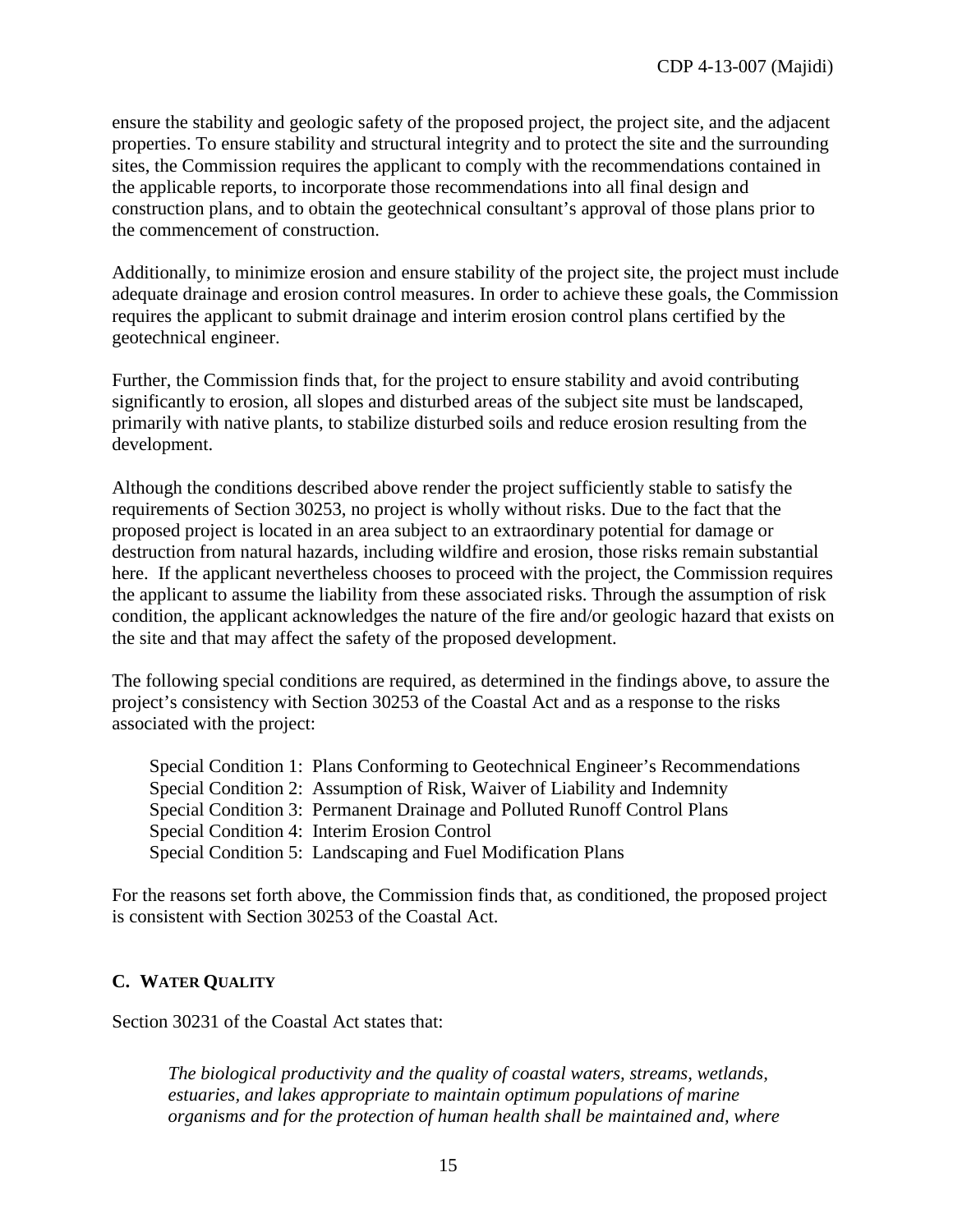*feasible, restored through, among other means, minimizing adverse effects of waste water discharges and entrainment, controlling runoff, preventing depletion of ground water supplies and substantial interference with surface water flow, encouraging waste water reclamation, maintaining natural vegetation buffer areas that protect riparian habitats, minimizing alteration of natural streams.*

The Commission recognizes that new development in the Santa Monica Mountains has the potential to adversely impact coastal water quality and aquatic resources because changes such as the removal of native vegetation, the increase in impervious surfaces, and the introduction of new residential uses cause increases in runoff, erosion, and sedimentation, reductions in groundwater recharge, and the introduction of pollutants such as petroleum, cleaning products, pesticides, and other pollutants, as well as effluent from septic systems.

The proposed development will result in an increase in impervious surfaces, which leads to an increase in the volume and velocity of stormwater runoff that can be expected to leave the site and eventually be discharged to coastal waters, including streams, wetlands, and estuaries. The pollutants commonly found in runoff associated with residential use can reduce the biological productivity and the quality of such waters and thereby reduce optimum populations of marine organisms and have adverse impacts on human health.

Therefore, in order to minimize the potential for such adverse impacts to water quality and aquatic resources resulting from runoff both during construction and in the post-development stage, the Commission requires the incorporation of Best Management Practices designed to control the volume, velocity and pollutant load of stormwater and dry weather flows leaving the developed site, including: 1) site design, source control and/or treatment control measures; 2) implementing erosion sediment control measures during construction and post construction; and 3) revegetating all graded and disturbed areas with primarily native landscaping.

Additionally, the applicant's geologic consultants have concluded that the site is suitable for the proposed septic system and that there would be no adverse impact to the site or surrounding areas from the use of a septic system. The County of Los Angeles Environmental Health Department has given in-concept approval of the proposed septic system, indicating that it meets the plumbing code requirements. The Commission has found that conformance with the provisions of the plumbing code is protective of water resources.

The following special conditions are required, as determined in the findings above, to assure the project's consistency with Section 30231 of the Coastal Act:

| Special Condition 3: Permanent Drainage and Polluted Runoff Control Plans            |
|--------------------------------------------------------------------------------------|
| Special Condition 4: Interim Erosion Control Plans and Construction Responsibilities |
| Special Condition 5: Landscaping and Fuel Modification Plans                         |
| Special Condition 10: Removal of Excavated Material                                  |
| Special Condition 11: Removal of Native Vegetation                                   |

Therefore, the Commission finds that the proposed project, as conditioned, is consistent with Section 30231 of the Coastal Act.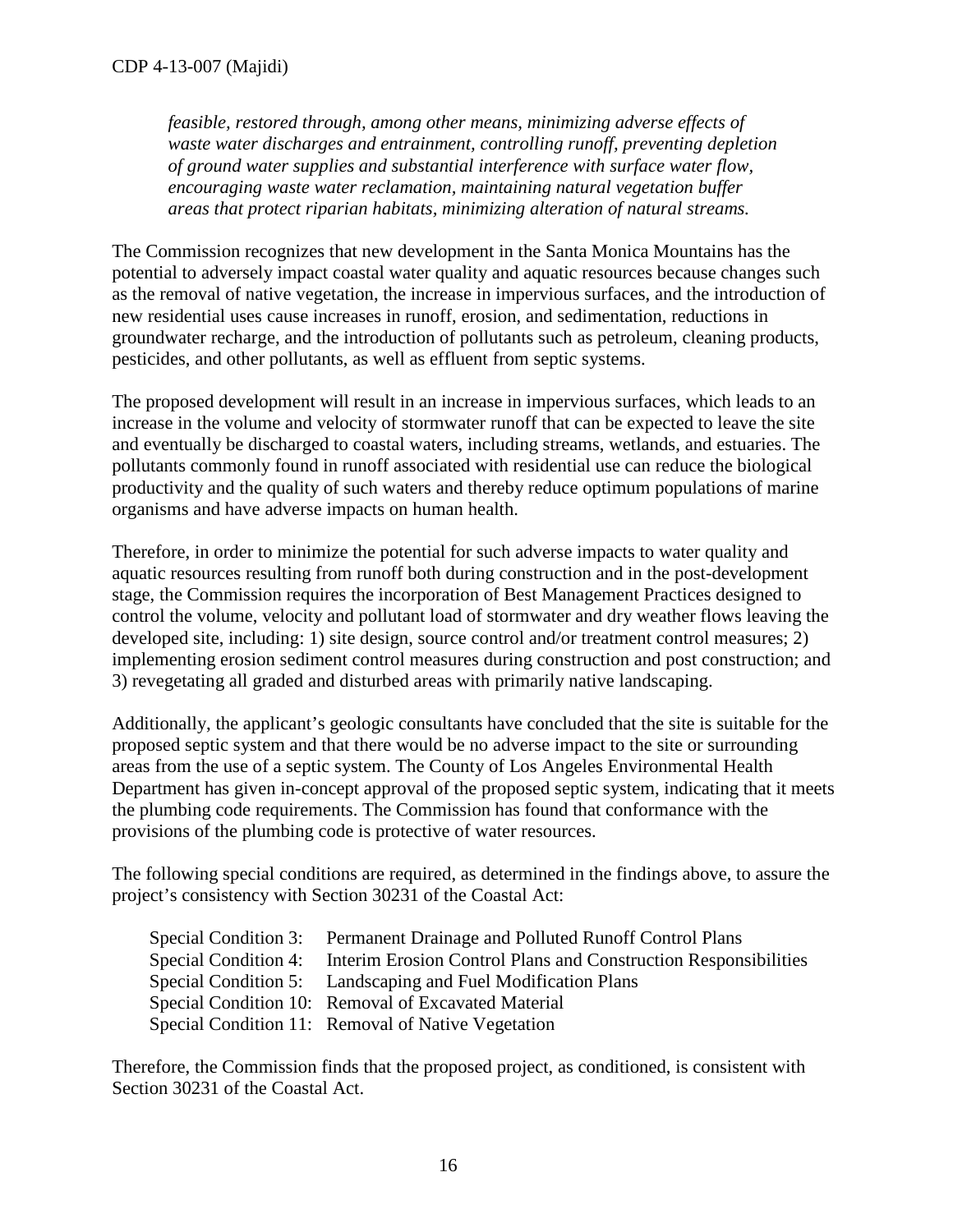#### <span id="page-21-0"></span>**D. OAK TREE PROTECTION**

Section 30240 states:

- *(a) Environmentally sensitive habitat areas shall be protected against any significant disruption of habitat values, and only uses dependent on such resources shall be allowed within such areas.*
- *(b) Development in areas adjacent to environmentally sensitive habitat areas and parks and recreation areas shall be sited and designed to prevent impacts which would significantly degrade such areas, and shall be compatible with the continuance of such habitat areas.*

#### Section 30250(a) of the Coastal Act states:

*New residential, commercial, or industrial development, except as otherwise provided in this division, shall be located within, contiguous with, or in close proximity to, existing developed areas able to accommodate it or, where such areas are not able to accommodate it, in other areas with adequate public services and where it will not have significant adverse effects, either individually or cumulatively, on coastal resources. In addition, land divisions, other than leases for agricultural uses, outside existing developed areas shall be permitted where 50 percent of the usable parcels in the area have been developed and the created parcels would be no smaller than the average size of the surrounding parcels.* 

Section 30251 of the Coastal Act states:

*The scenic and visual qualities of coastal areas shall be considered and protected as a resource of public importance. Permitted development shall be sited and designed to protect views to and along the ocean and scenic coastal areas, to minimize the alteration of natural land forms, to be visually compatible with the character of surrounding areas, and, where feasible, to restore and enhance visual quality in visually degraded areas. New development in highly scenic areas such as those designated in the California Coastline Preservation and Recreation Plan prepared by the Department of Parks and Recreation and by local government shall be subordinate to the character of its setting.*

#### **1. Protection of Oaks**

The project site is located within a disturbed oak woodland, in a small lot subdivision, where the past creation of urban-scale parcels has resulted in a higher density of residential development. The subject site is itself disturbed and while there are oak trees present, understory plant species and connectivity to other woodland areas are lacking and therefore the site is not considered to be an environmentally sensitive habitat area. However, through past permit actions in the Santa Monica Mountains, the Commission has found that native oak trees are an important coastal resource, even where they are not part of a larger woodland that is ESHA. Native trees prevent the erosion of hillsides and stream banks, moderate water temperatures in streams through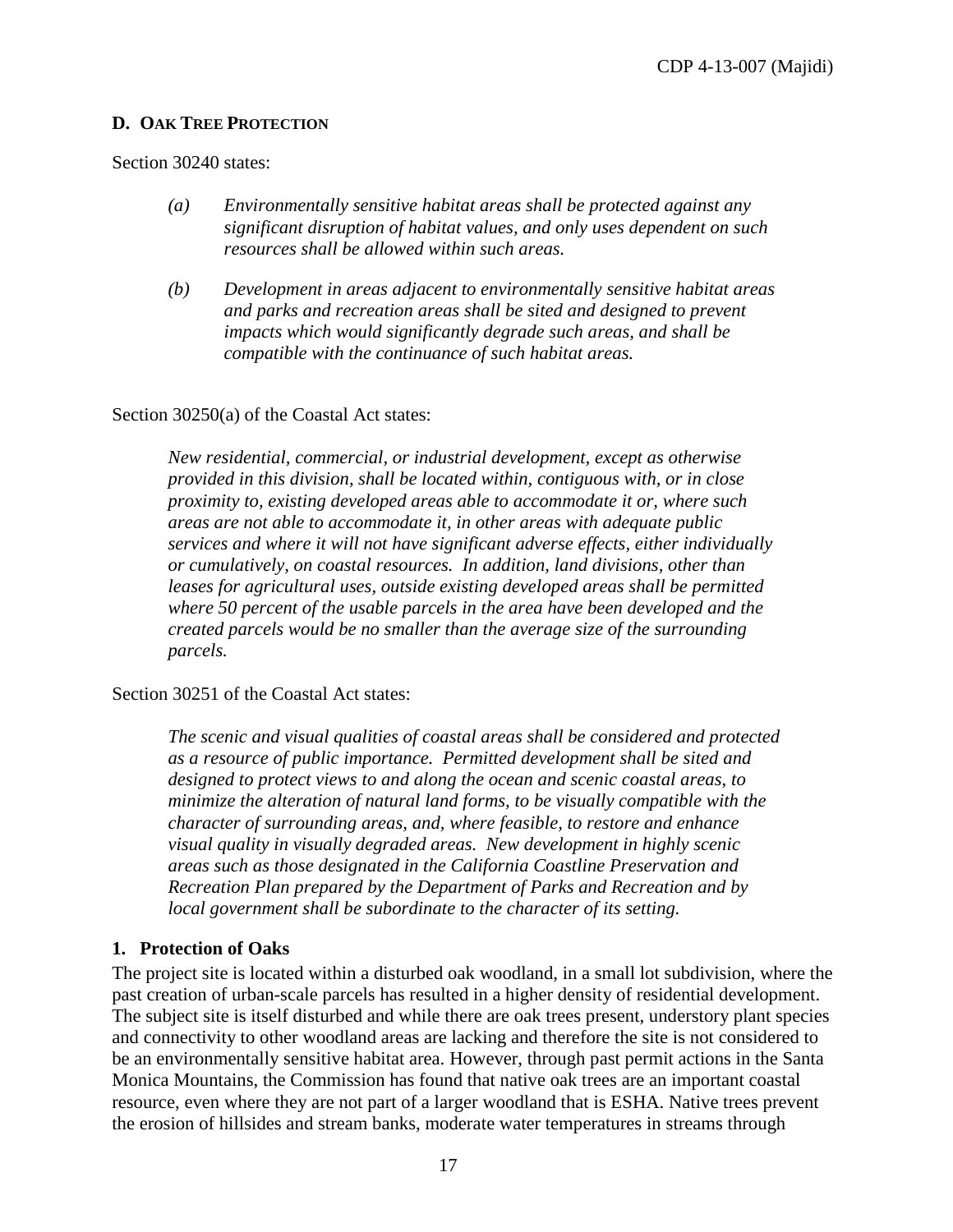shading, provide food and habitat, including nesting, roosting, and burrowing to a wide variety of wildlife. Individual oak trees such as those on or adjacent to the subject site do provide habitat for a wide variety of wildlife species. As required by Section 30250 of the Coastal Act, the proposed new development can be approved only where it will not have impacts on coastal resources. Additionally, oak trees are an important component of the visual character and scenic quality of the area and must be protected in order to ensure that the proposed development is visually compatible with this character, as required by Section 30251 of the Coastal Act.

Oak trees are easily damaged. They are shallow-rooted and require air and water exchange near the surface. The oak tree root system is extensive, stretching as far as 50 feet beyond the spread of the canopy, although the area within the "protected zone" (the area around an oak tree that is five feet outside the dripline or fifteen feet from the trunk, whichever is greater) is the most important. Oaks are therefore sensitive to surrounding land uses, grading or excavation at or near the roots and irrigation of the root area particularly during the summer dormancy. Improper watering and disturbance to root areas are the most common causes of tree loss. Oak trees in residentially landscaped areas often suffer decline and early death due to conditions that are preventable. Damage can take years to become evident and by the time the tree shows obvious signs of disease it is usually too late to restore the health of the tree.

Obviously, the removal of an oak tree results in the total loss of the habitat values of the tree. Encroachments into (in other words, portions of the proposed structures, or grading will be located within) the protected zone of an oak tree can also result in significant adverse impacts. Encroachments of development will result in impacts including, but not limited to: root cutting or damage, compaction, trunk or branch removal or trimming, changes in drainage patterns, and excess watering. Changes in the level of soil around a tree can affect its health. Excavation can cut or severely damage roots and the addition of material affects the ability of the roots to obtain air or water. Soil compaction and/or pavement of areas within the protected zone will block the exchange of air and water through the soil to the roots and can have serious long term negative effects on the tree. Further, the introduction of development within an oak woodland will interrupt the oak canopy coverage and will lessen the habitat value of the woodland as a whole. The impacts to individual oak trees range from minor to severe lessening of health, (including death) depending on the location and extent of the encroachments.

In order to ensure that oak trees are protected so that development does not have impacts on coastal resources and so that the development is compatible with the visual character of the area, the Commission has required, in past permit actions, that the removal of native trees, particularly oak trees, or encroachment of structures into the root zone be avoided unless there is no feasible alternative for the siting of development.

#### **2. Project Consistency**

The Biological Resources Evaluation, listed in the Substantive File Documents, indicates that scrub oak trees are present along the northwestern parcel line of the project site and an oak tree is located off-site in the immediate vicinity of the proposed project. The proposed project initially included the installation of a perimeter fence along the parcel lines of the subject property. As the portion of this fence along the northwestern parcel line would have encroached into the scrub oak tree canopy driplines and protected zones (5 feet from the outer limits of the tree dripline or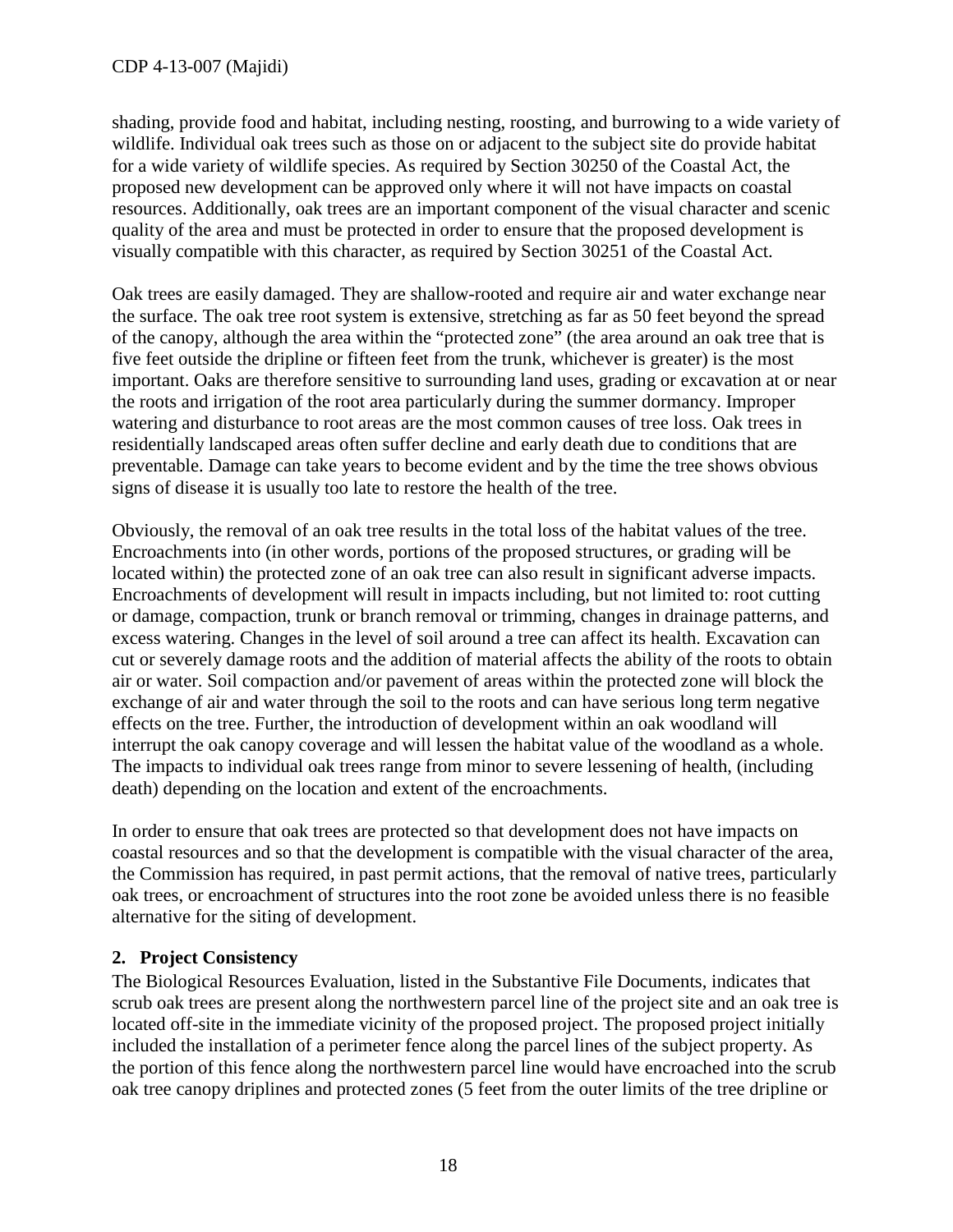15 feet from the trunk, whichever is greater), the applicant has revised both the project description and project plans to delete the portion of the fence along the northwestern parcel line.

The Commission finds that impacts to oak trees on the project or adjacent site will be minimized by employing protective measures during project construction. As such, the Commission requires the applicant to install temporary protective barrier fencing around the protected zones (5 feet beyond dripline or 15 feet from the trunk, whichever is greater) of all oak trees and retained during all construction operations. If required construction operations cannot feasibly be carried out in any location with the protective barrier fencing in place, then temporary flagging must be installed on all oak trees to ensure protection during construction.

The following special conditions are required, as determined in the findings above, to assure the project's consistency with Sections 30240, 30250, and 30251 of the Coastal Act:

Special Condition 12: Oak Tree Monitoring

Therefore, the Commission finds that the proposed project, as conditioned, is consistent with Sections 30240, 30250, and 30251 of the Coastal Act with regard to oak tree protection.

#### <span id="page-23-0"></span>**E. VISUAL RESOURCES**

Section 30251 of the Coastal Act states:

*The scenic and visual qualities of coastal areas shall be considered and protected as a resource of public importance. Permitted development shall be sited and designed to protect views to and along the ocean and scenic coastal areas, to minimize the alteration of natural land forms, to be visually compatible with the character of surrounding areas, and, where feasible, to restore and enhance visual quality in visually degraded areas. New development in highly scenic areas such as those designated in the California Coastline Preservation and Recreation Plan prepared by the Department of Parks and Recreation and by local government shall be subordinate to the character of its setting.*

The proposed project is located within the Monte Nido Small Lot Subdivision. Although singlefamily residences have been developed within the immediate vicinity of the project site, a majority of the surrounding area is characterized by expansive, naturally vegetated mountains and hillsides. Specifically, the project site will be visible from portions of Malibu Creek State Park. Development of the proposed residence raises two issues regarding the siting and design: (1) whether or not public views from public roadways will be adversely affected; or, (2) whether or not public views from public lands and trails will be affected.

The proposed single-family residence is two-stories with a maximum height of 30 feet from existing grade at any given point. The proposed building site and design minimizes the amount of grading and landform alteration necessary for the project and there are no siting alternatives where the building would not be visible from public viewing areas.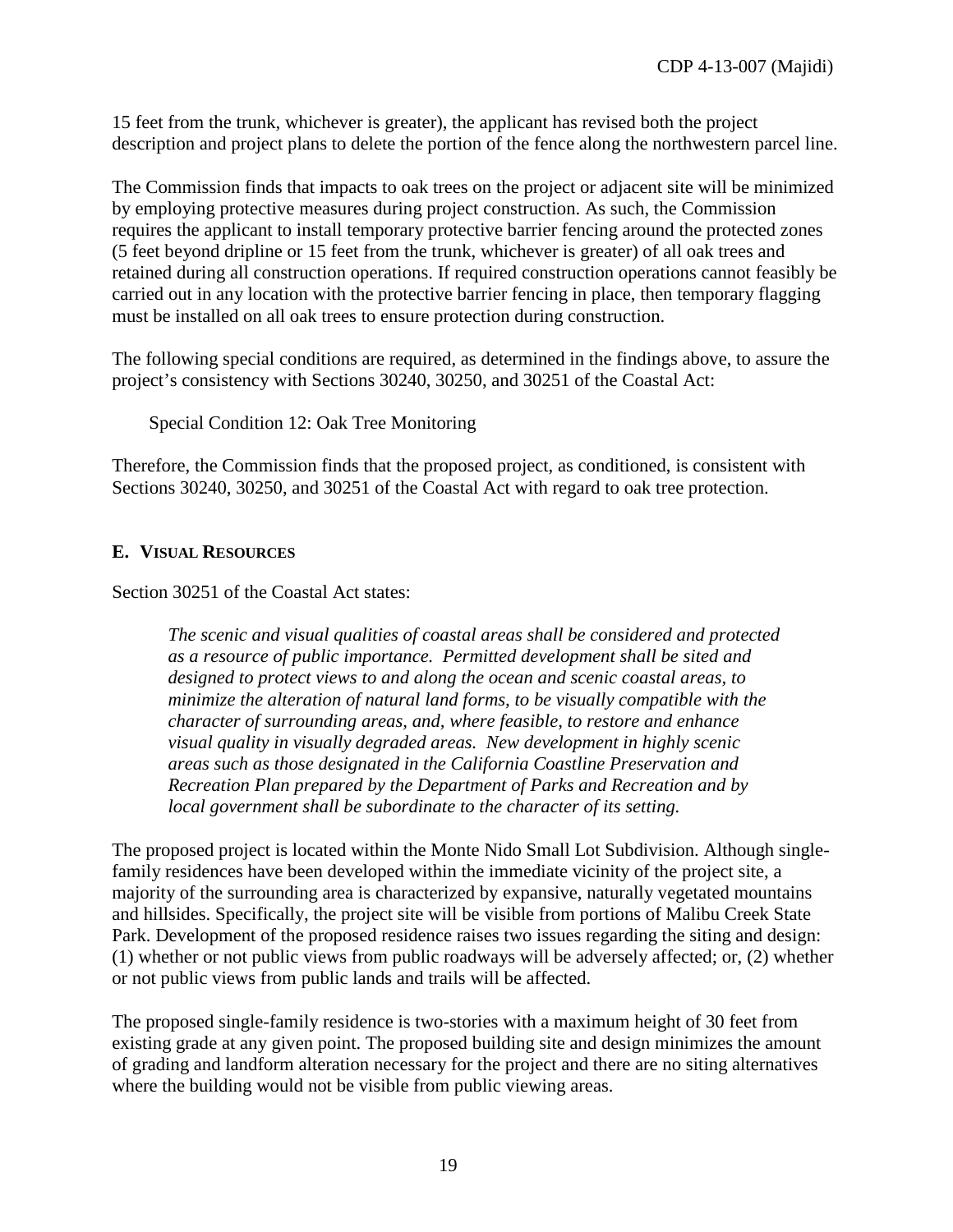The proposed structure is compatible with the character of other residential development in the area. The proposed structure height is consistent with the maximum height (35 feet above existing grade) that the Commission has permitted in past decisions in the Santa Monica Mountains and with the maximum height (35 feet) allowed under the guidance policies of the Malibu/Santa Monica Mountains LUP. In addition, the development would be partially screened by vegetation.

Even with vegetative screening, the proposed development will be unavoidably visible from public viewing areas. The Commission has considered siting and design alternatives that would avoid or reduce any impacts to visual resources. There is no feasible alternative whereby the structure would not be visible from public viewing areas. However, the proposed residence is located in a small lot subdivision area developed with similar residential structures at a relatively high density. As such, the proposed structure will be compatible with the character of the surrounding area. To minimize the visual impacts associated with development of the project site, the Commission requires: that the structure be finished in a color consistent with the surrounding natural landscape; that windows on the development be made of non-reflective glass; use of appropriate, adequate, and timely planting of native landscaping to soften the visual impact of the development from public view areas; and a limit on night lighting of the site to protect the nighttime rural character of this portion of the Santa Monica Mountains.

In recognition that future development normally associated with a single-family residence, that might otherwise be exempt, has the potential to impact scenic and visual resources of the area, the Commission requires that any future improvements on the subject property shall be reviewed by the Commission for consistency with the resource protection policies of the Coastal Act through a coastal development permit.

Additionally, the Commission requires the applicant to record a deed restriction that imposes the terms and conditions of this permit as restrictions on use and enjoyment of the property and provides any prospective purchaser of the site with recorded notice that the restrictions are imposed on the subject property.

The following special conditions are required to assure the project's consistency with Section 30251 of the Coastal Act:

Special Condition 5: Landscaping and Fuel Modification Plans Special Condition 6: Structural Appearance Special Condition 7: Lighting Restriction Special Condition 8: Future Development Restriction Special Condition 9: Deed Restriction

For the reasons set forth above, the Commission finds that the proposed project, as conditioned, is consistent with Section 30251 of the Coastal Act.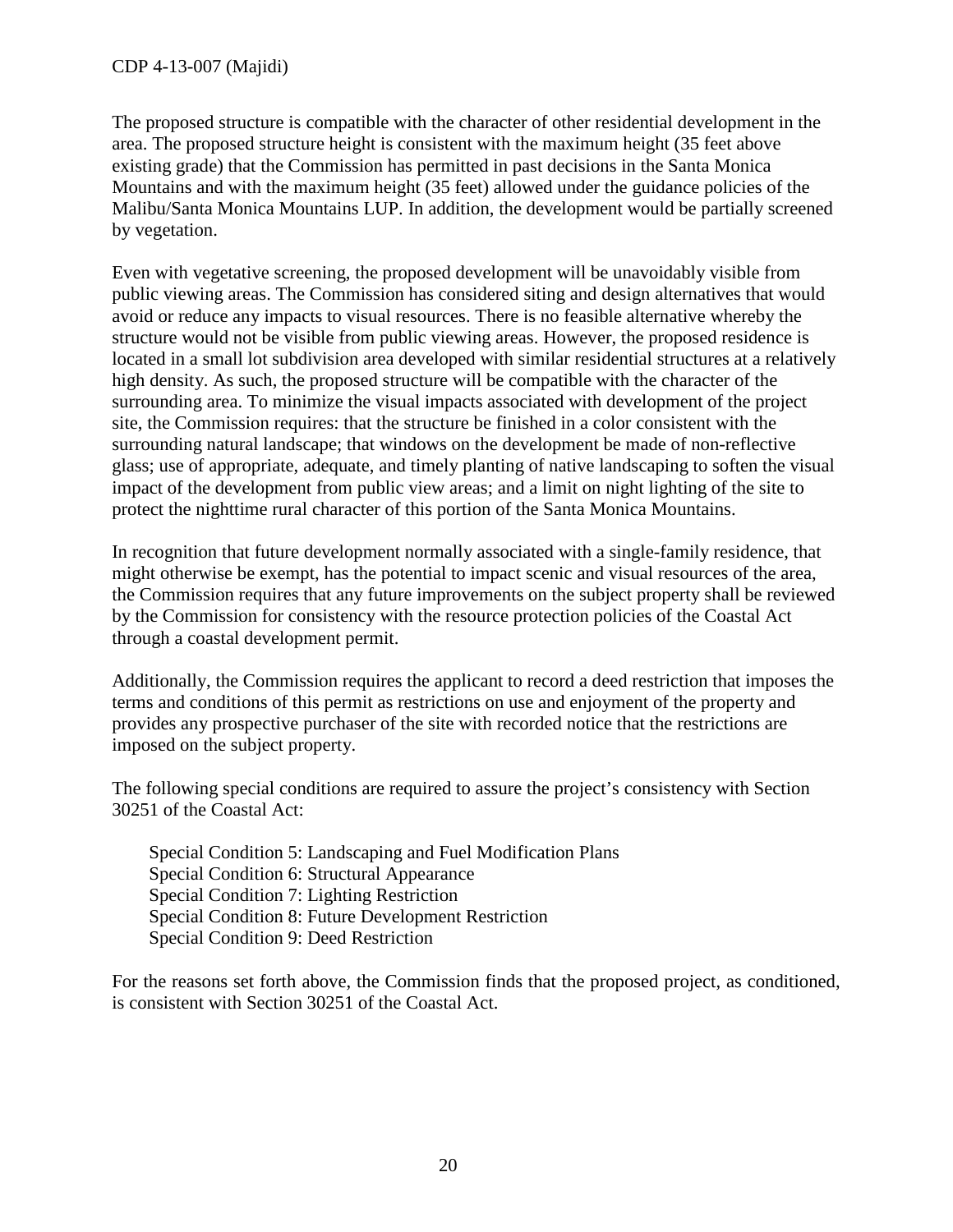#### <span id="page-25-0"></span>**F. CUMULATIVE IMPACTS**

Section 30250(a) of the Coastal Act states:

*New residential, commercial, or industrial development, except as otherwise provided in this division, shall be located within, contiguous with, or in close proximity to, existing developed areas able to accommodate it or, where such areas are not able to accommodate it, in other areas with adequate public services and where it will not have significant adverse effects, either individually or cumulatively, on coastal resources. In addition, land divisions, other than*  leases for agricultural uses, outside existing developed areas shall be permitted *where 50 percent of the usable parcels in the area have been developed and the created parcels would be no smaller than the average size of the surrounding parcels.* 

Section 30252 of the Coastal Act states:

*The location and amount of new development should maintain and enhance public access to the coast by (l) facilitating the provision or extension of transit service, (2) providing commercial facilities within or adjoining residential development or in other areas that will minimize the use of coastal access roads, (3) providing non-automobile circulation within the development, (4) providing adequate parking facilities or providing substitute means of serving the development with public transportation, (5) assuring the potential for public transit for high intensity uses such as high-rise office buildings, and by (6) assuring that the recreational needs of new residents will not overload nearby coastal recreation areas by correlating the amount of development with local park acquisition and development plans with the provision of onsite recreational facilities to serve the new development.* 

Section 30105.5 of the Coastal Act defines the term "cumulatively," as it is used in Section 30250(a), to mean that:

*…the incremental effects of an individual project shall be reviewed in conjunction with the effects of past projects, the effects of other current projects, and the effects of probable future projects.*

#### **1. Lot Line Adjustment**

The applicant has proposed to adjust the lot lines of three contiguous parcels, in order to create two buildable parcels, as depicted on Exhibit 5. In total, the subject three parcels cover an area of approximately 11,418 square feet. The subject lot line adjustment will result in two parcels, 6,366 and 5,052 square feet in size. The proposed reconfiguration will reduce the total number of residences that could be built from three to two. Although the larger parcel sizes for the two proposed parcels would allow for an increased gross structural area for two structures instead of three, the reduction in the number of residences will reduce the number of septic systems, the number of vehicle trips to the area, and the amount of grading. Additionally, the development areas for the two parcels will allow for structures to be constructed on the less steep upper portion of the property, closer to Wonderview Drive. Therefore, the proposed lot line adjustment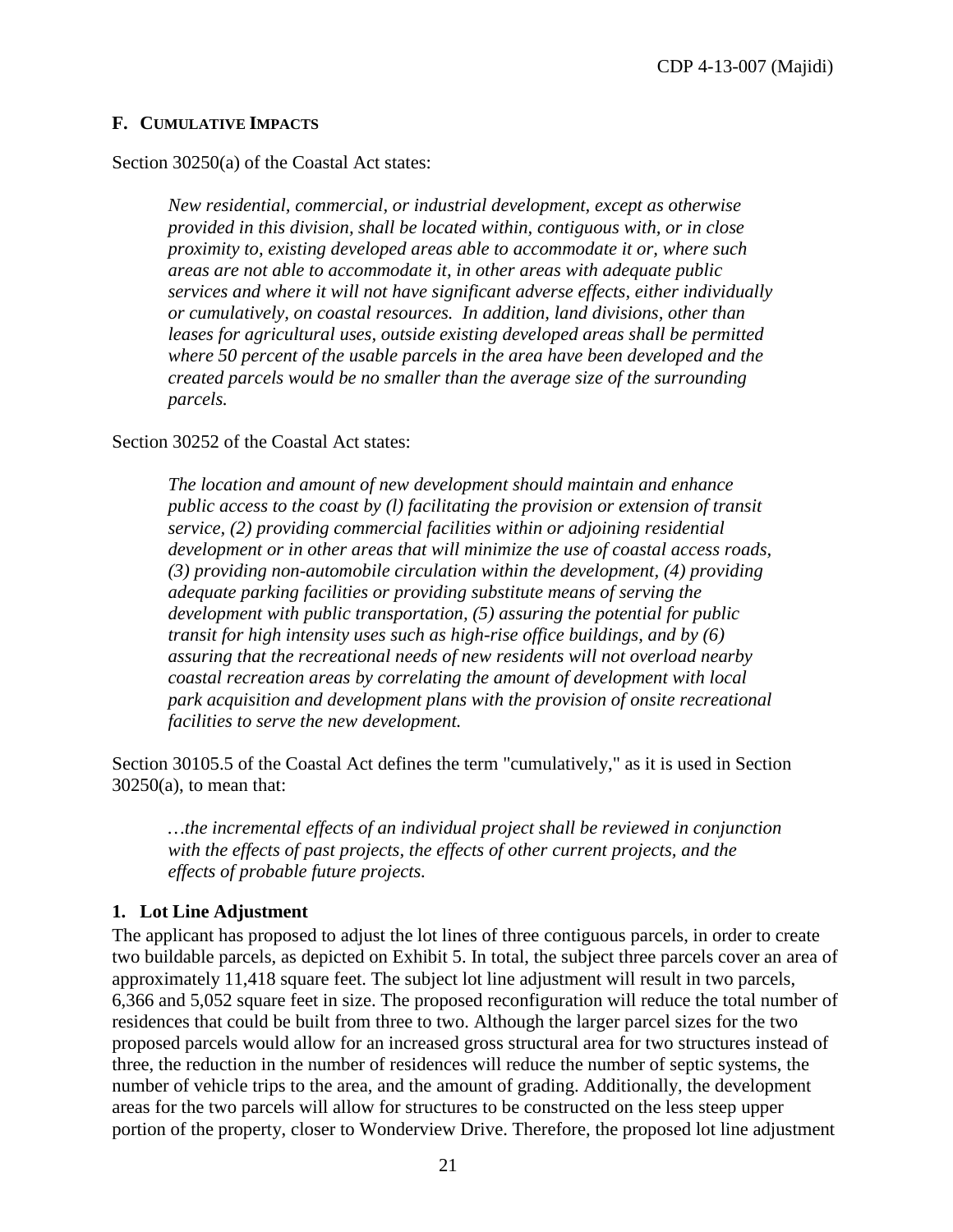resulting in the reconfiguration of three lots into two lots will not have significant adverse effects, either individually or cumulatively, on coastal resources.

#### **2. Small Lot Subdivisions**

The proposed project involves the construction of a 1540 sq. ft. new single family residence, within a small lot subdivision. Small lot subdivisions in the Santa Monica Mountains are designated areas generally comprised of residentially-zoned parcels of less than one acre, but more typically ranging in size from 4,000 to 5,000 square feet. The Commission has found that the total buildout of these dense subdivisions would result in a number of adverse cumulative impacts to coastal resources, particularly given the small size and steepness of most of the parcels. The future development of the existing undeveloped small lot subdivision parcels will result in tremendous increases in demands on road capacity, services, recreational facilities, beaches, water supply, and associated impacts to water quality, geologic stability and hazards, rural community character, and contribution to fire hazards.

In order to minimize the cumulative impacts associated with developing these parcels, Policy  $271(b)(2)$  of the certified Malibu/Santa Monica Mountains LUP, which has been used as guidance by the Commission in past permit actions, requires that new development in small lot subdivisions comply with the Slope Intensity Formula for calculating the allowable Gross Structural Area (GSA) of a residential unit. Past Commission action certifying the LUP indicates that the Commission considers the use of the Slope Intensity Formula appropriate for determining the maximum level of development that may be permitted in small lot subdivision areas, to minimize the cumulative impacts of such development, consistent with the policies of the Coastal Act. Additionally, the Commission has, through coastal development permit actions, consistently applied the Slope Intensity Formula to new development in small lot subdivisions. The basic concept of the formula assumes the suitability of development of small hillside lots should be determined by the physical characteristics of the building site, recognizing that development on steep slopes has a high potential for adverse impacts on resources. Following is the formula and description of each factor used in its calculation:

#### **Slope Intensity Formula**

 $GSA = (A/5) \times ((50-S)/35) + 500$ 

GSA = the allowable gross structural area of the permitted development in square feet. The GSA includes all substantially enclosed residential and storage areas, but does not include garages or carports designed for storage of autos.

 $A =$  the area of the building site in square feet. The building site is defined by the applicant and may consist of all or a designated portion of the one or more lots comprising the project location. All permitted structures must be located within the designated building site.

 $S =$  the average slope of the building site in percent as calculated by the formula:

 $S = I \times L/A \times 100$ 

- I = contour interval in feet, at not greater than 25-foot intervals, resulting in at least 5 contour lines
- $L =$  total accumulated length of all contours of interval "I" in feet
- $A =$  the area being considered in square feet

#### **3. Project Consistency**

The proposed project site is located in the Monte Nido Small Lot Subdivision, an area subject to the provisions of the slope intensity formula. The applicant proposes the construction of a 1540 sq. ft. single family residence with a 400 sq. ft. attached garage on a parcel that is 6,366 sq. ft. in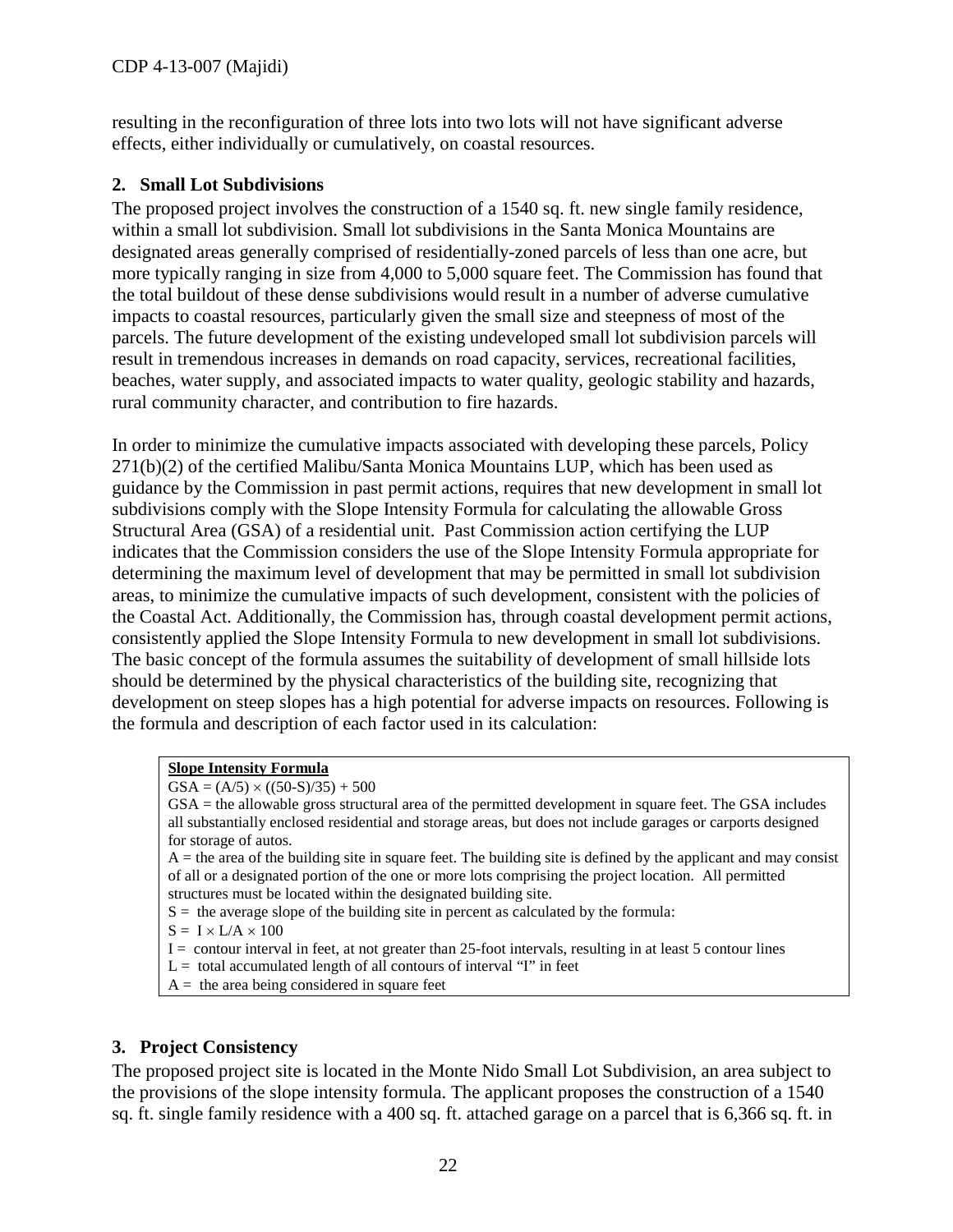size. The applicant has submitted a GSA calculation in conformance to Policy 271(b)(2) of the Malibu/Santa Monica Mountains LUP. This calculation arrived at a maximum GSA of 1543 sq. ft. of habitable space. Staff has confirmed that the applicant's calculations conform to the formula used by the Commission in past permit decisions. The proposed 1540 sq. ft. of habitable space is consistent with the maximum allowable GSA of 1543 sq. ft.

As designed, the proposed project will conform to the GSA allowed for the parcel, thereby minimizing cumulative impacts to coastal resources. However, future improvements on the subject property could cause adverse cumulative impacts on the limited resources of the subdivision. The Commission, therefore, requires a future improvements restriction on this lot, which would ensure that any future structures, additions, change in landscaping or intensity of use at the project site that may otherwise be exempt from coastal permit requirements, are reviewed by the Commission for consistency with the resource protection policies of the Coastal Act.

Additionally, the Commission requires the applicant to record a deed restriction that imposes the terms and conditions of this permit as restrictions on use and enjoyment of the property and provides any prospective purchaser of the site with recorded notice that the restrictions are imposed on the subject property.

The following special conditions are required to assure the project's consistency with Sections 30250 and 30252 of the Coastal Act, as well as the Los Angeles County LUP:

Special Condition 8: Future Development Restriction Special Condition 9: Deed Restriction

The Commission therefore finds that the proposed project, only as conditioned, is consistent with Sections 30250(a) and 30252 of the Coastal Act, as well as the guidance policies of the Malibu/Santa Monica Mountains Land Use Plan.

#### <span id="page-27-0"></span>**G. LOCAL COASTAL PROGRAM (LCP) PREPARATION**

Section 30604(a) of the Coastal Act states that:

*a) Prior to certification of the local coastal program, a coastal development permit shall be issued if the issuing agency, or the commission on appeal, finds that the proposed development is in conformity with the provisions of Chapter 3 (commencing with Section 30200) of this division and that the permitted development will not prejudice the ability of the local government to prepare a local coastal program that is in conformity with the provisions of Chapter 3 (commencing with Section 30200).* 

Section 30604(a) of the Coastal Act provides that the Commission shall issue a Coastal Development Permit only if the project will not prejudice the ability of the local government having jurisdiction to prepare a Local Coastal Program, which conforms to Chapter 3 policies of the Coastal Act. The preceding sections provide findings that the proposed project will be in conformity with the provisions of Chapter 3 if certain conditions are incorporated into the project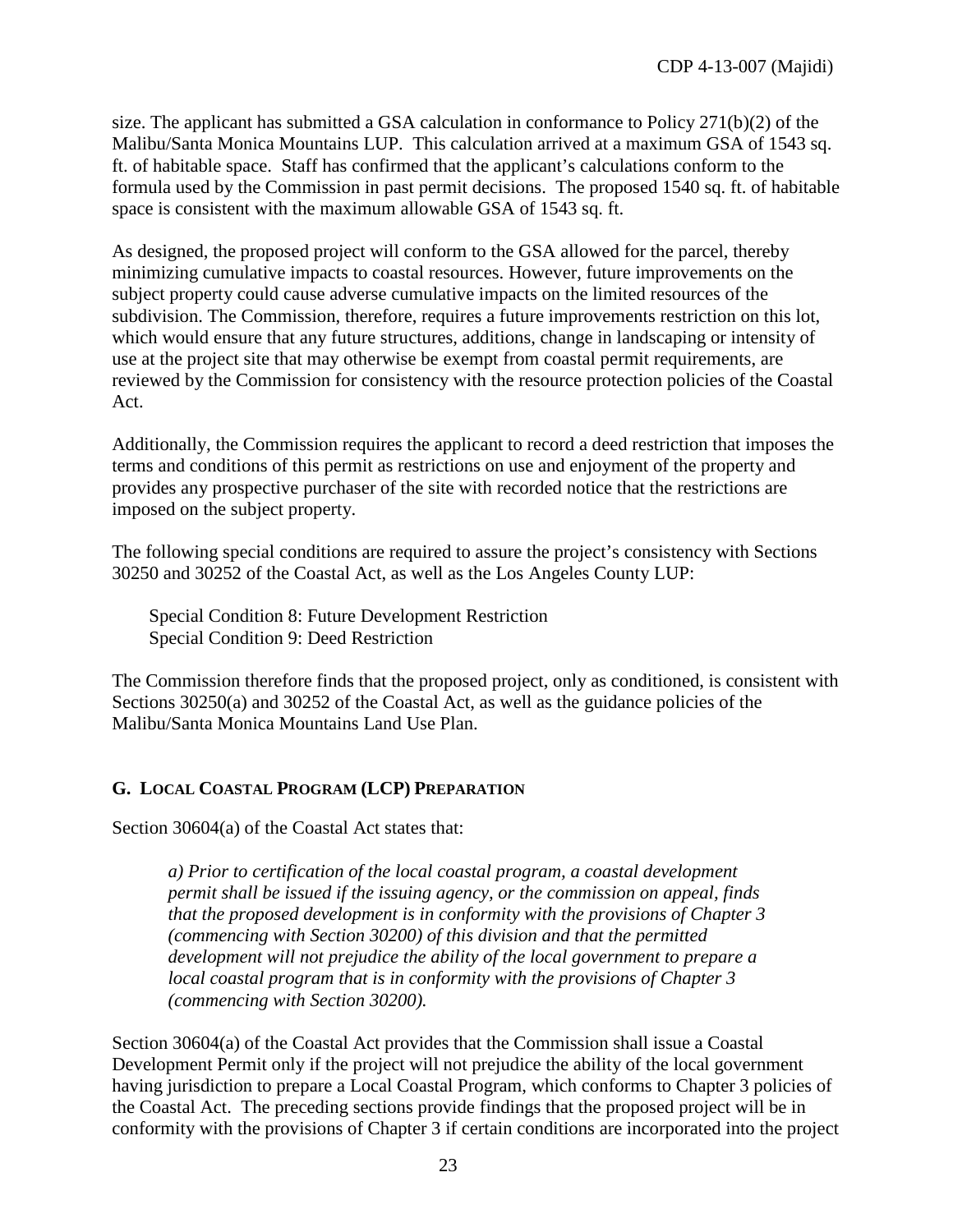and are accepted by the applicant. As conditioned, the proposed development will avoid or minimize adverse impacts and is found to be consistent with the applicable policies contained in Chapter 3. The following special conditions are required to assure the project's consistency with Section 30604 of the Coastal Act:

Special Conditions 1 through 12

Therefore, the Commission finds that approval of the proposed development, as conditioned, will not prejudice the County of Los Angeles' ability to prepare a Local Coastal Program for this area which is also consistent with the policies of Chapter 3 of the Coastal Act, as required by Section 30604(a).

#### <span id="page-28-0"></span>**H. CALIFORNIA ENVIRONMENTAL QUALITY ACT**

Section 13096(a) of the Commission's administrative regulations requires Commission approval of a Coastal Development Permit application to be supported by a finding showing the application, as conditioned by any conditions of approval, to be consistent with any applicable requirements of the California Environmental Quality Act (CEQA). Section 21080.5(d)(2)(A) of CEQA prohibits a proposed development from being approved if there are feasible alternatives or feasible mitigation measures available which would substantially lessen any significant adverse effect that the activity may have on the environment.

The Commission incorporates its findings on Coastal Act consistency at this point as if set forth in full. These findings address and respond to all public comments regarding potential significant adverse environmental effects of the project that were received prior to preparation of the staff report. As discussed above, the proposed development, as conditioned, is consistent with the policies of the Coastal Act. Feasible mitigation measures, which will minimize all adverse environmental effects, have been required as special conditions. The following special conditions are required to assure the project's consistency with Section 13096 of the California Code of Regulations:

Special Conditions 1 through 12

As conditioned, there are no feasible alternatives or feasible mitigation measures available, beyond those required, which would substantially lessen any significant adverse impact that the activity may have on the environment. Therefore, the Commission finds that the proposed project, as conditioned to mitigate the identified impacts, can be found to be consistent with the requirements of the Coastal Act to conform to CEQA.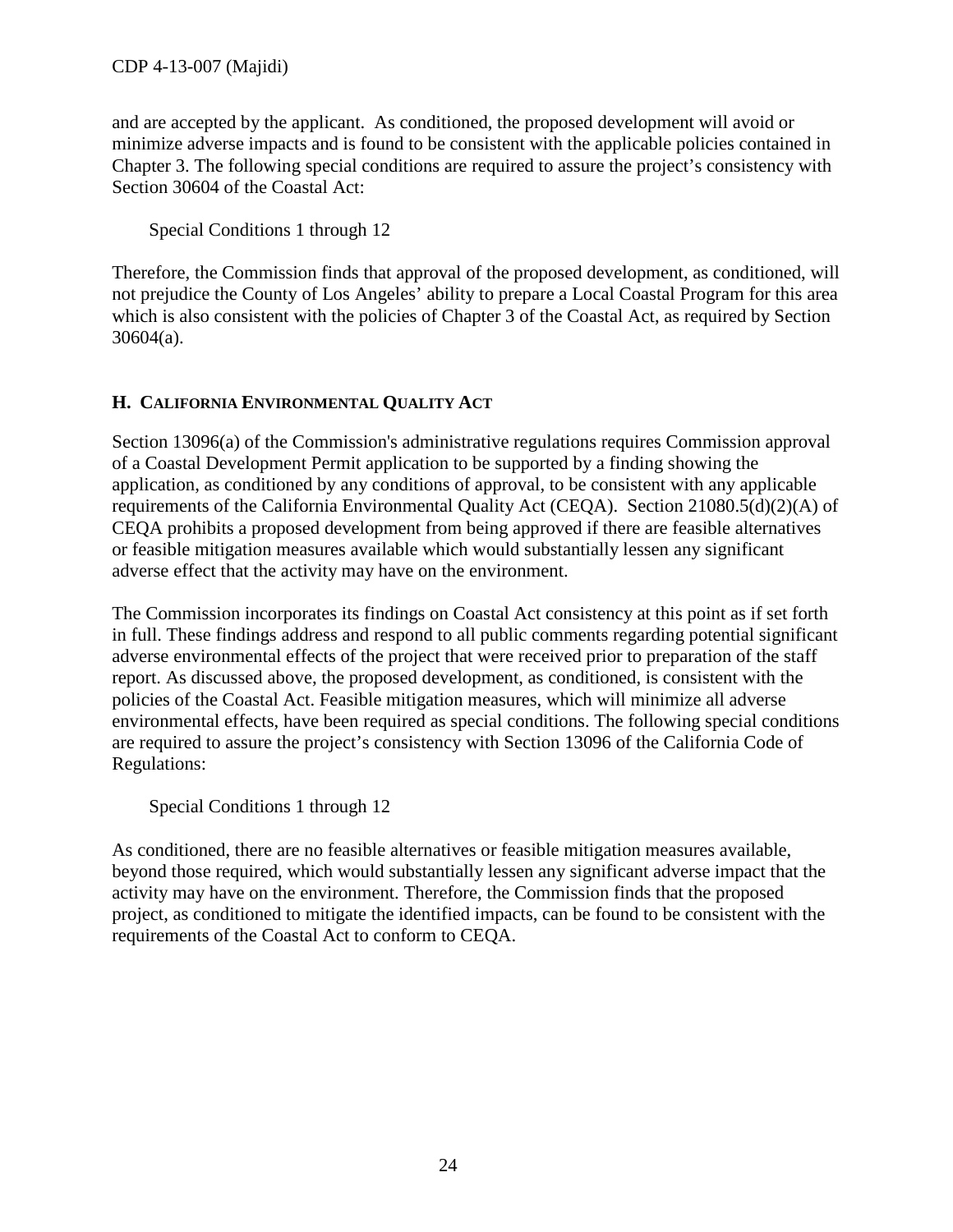## **APPENDIX 1**

## **Substantive File Documents**

Certified Malibu/Santa Monica Mountains Land Use Plan; Lot Line Adjustment No. RLLA 201200006, dated August 30, 2012 and September 4, 2012; Geologic Report for Proposed Seepage Pits, by C.Y. Geotech, Inc., dated June 15, 2012; Update Geologic and Geotechnical Engineering Investigation, by C.Y. Geotech, Inc., dated July 15, 2013; Biological Resources Evaluation, by BioReg Consulting, dated September 30, 2013.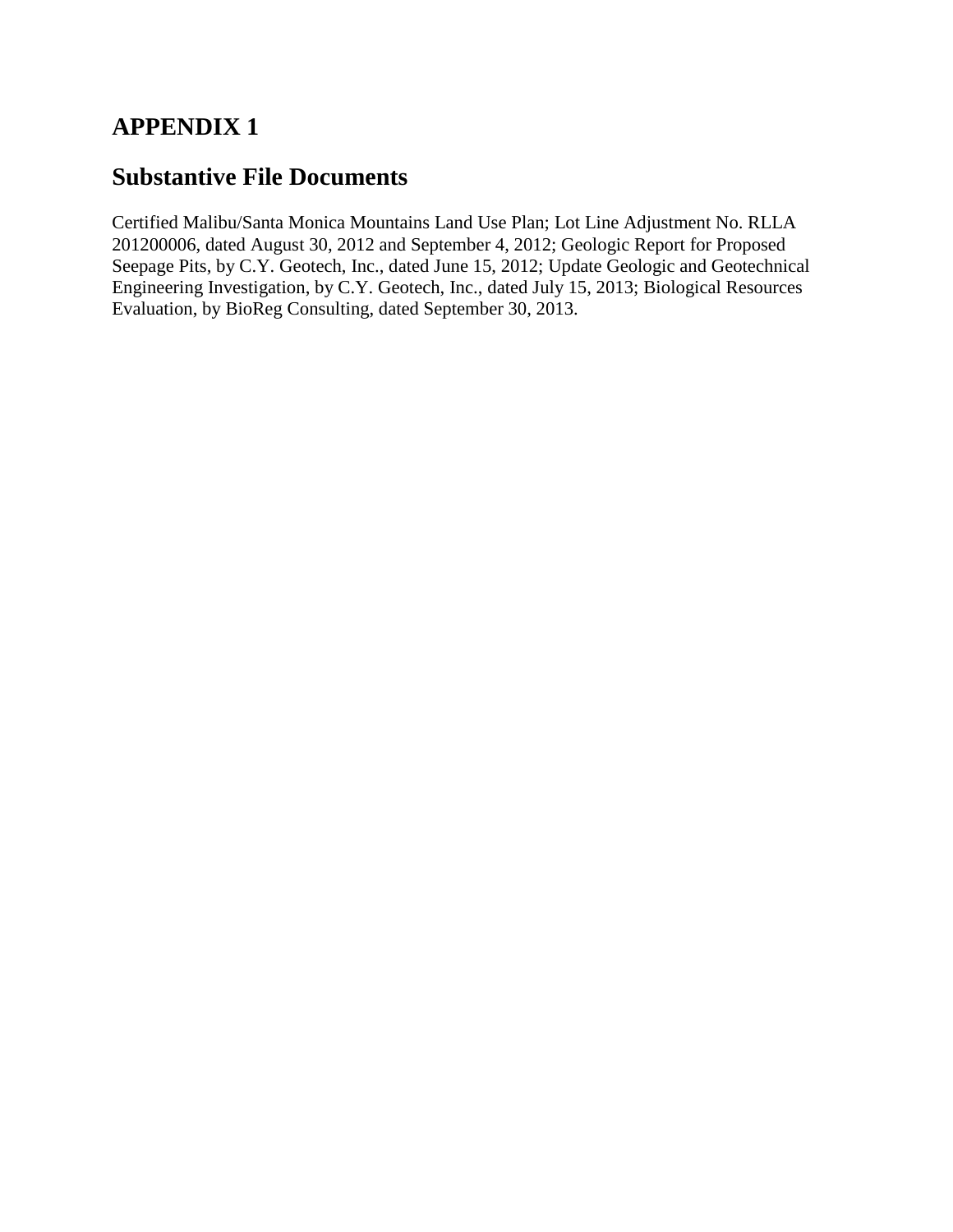

Exhibit 1 4-13-007 **Vicinity Map**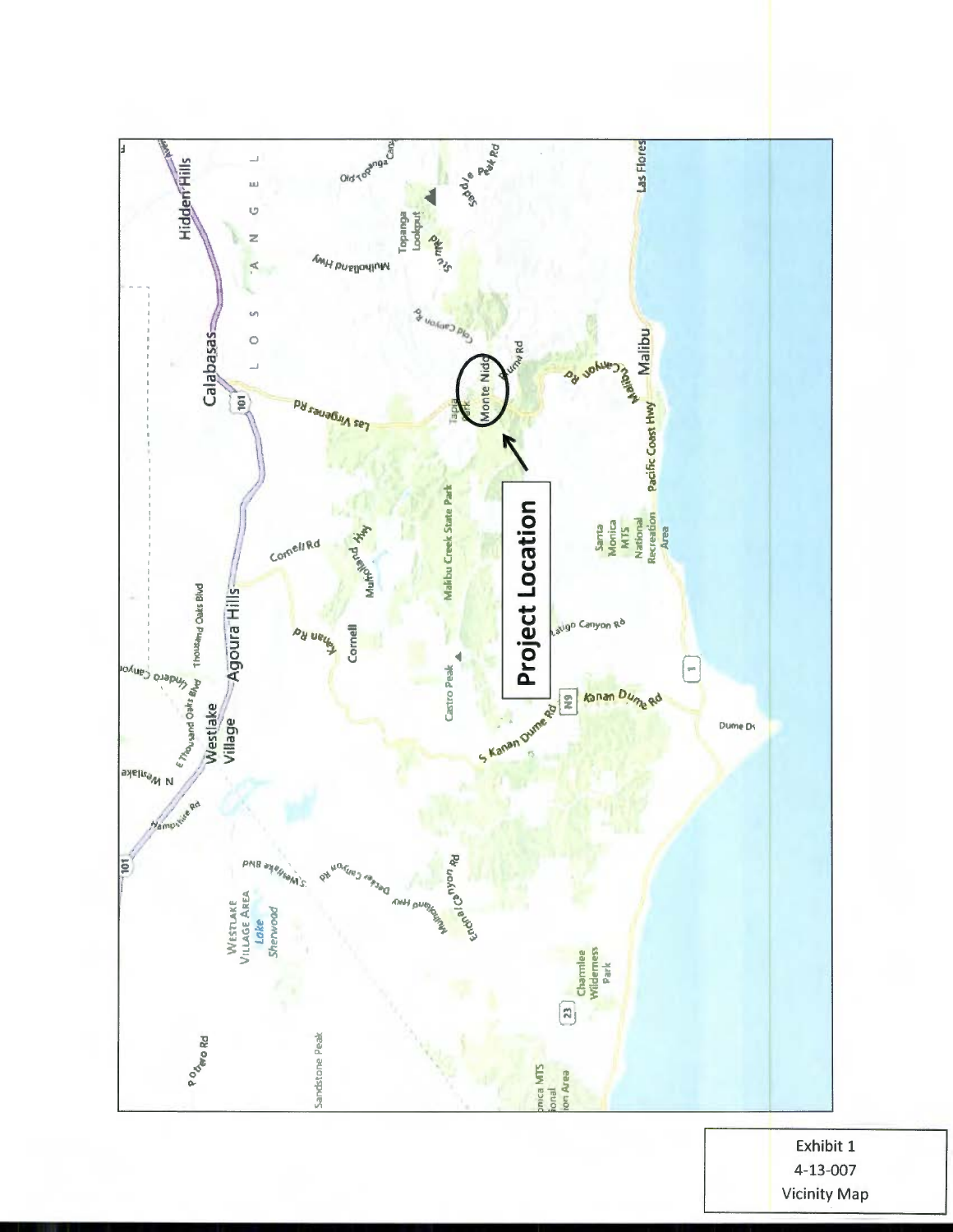

 $\frac{1}{2}$ 

FOR PREY. ASSMT. SEE: 4456-27

ASSESSOR"S.MAP<br>COUNTY OF LOS ANGELÉS, CALIF.

Exhibit 2 4-13-007 Parcel Map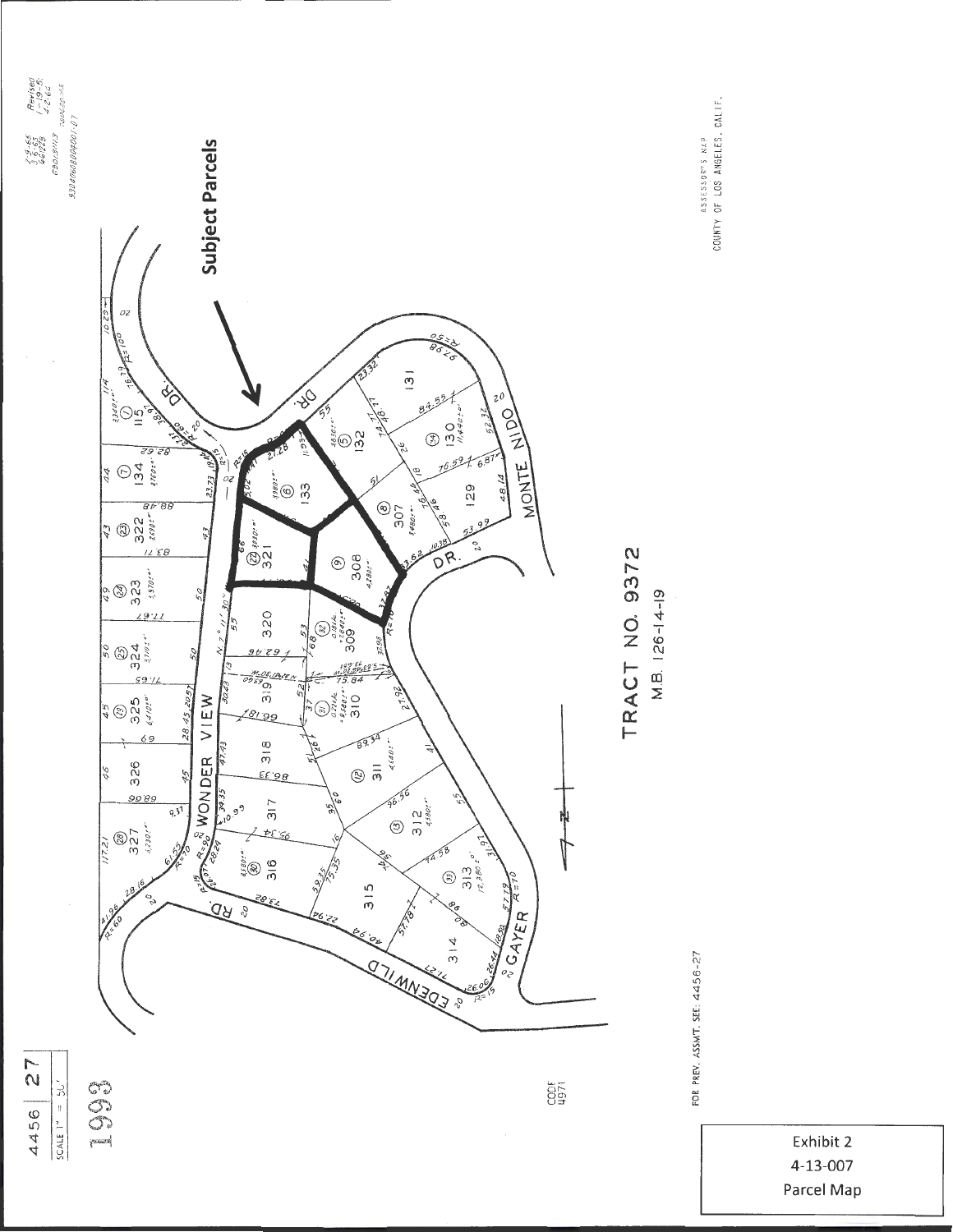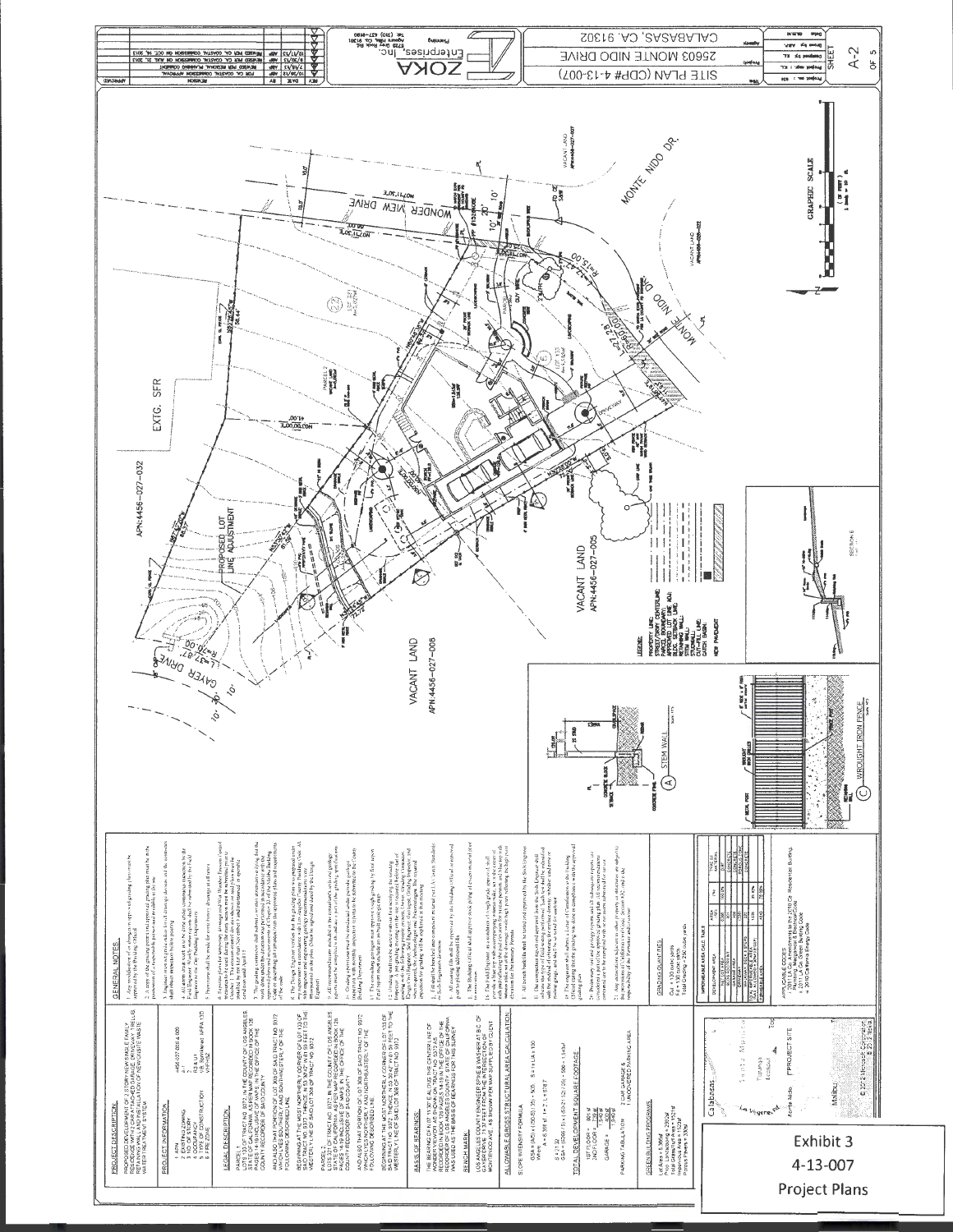![](_page_33_Figure_0.jpeg)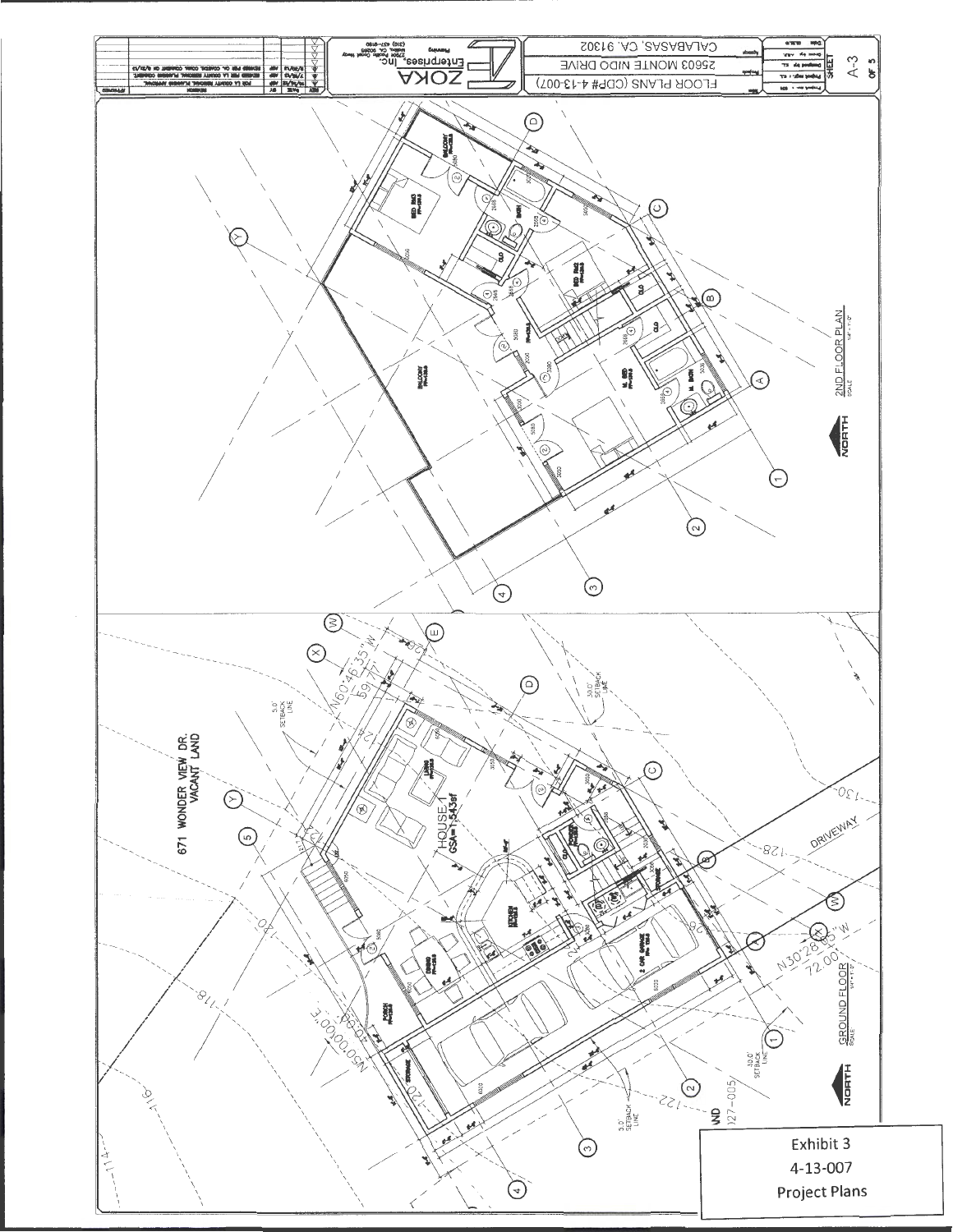![](_page_34_Figure_0.jpeg)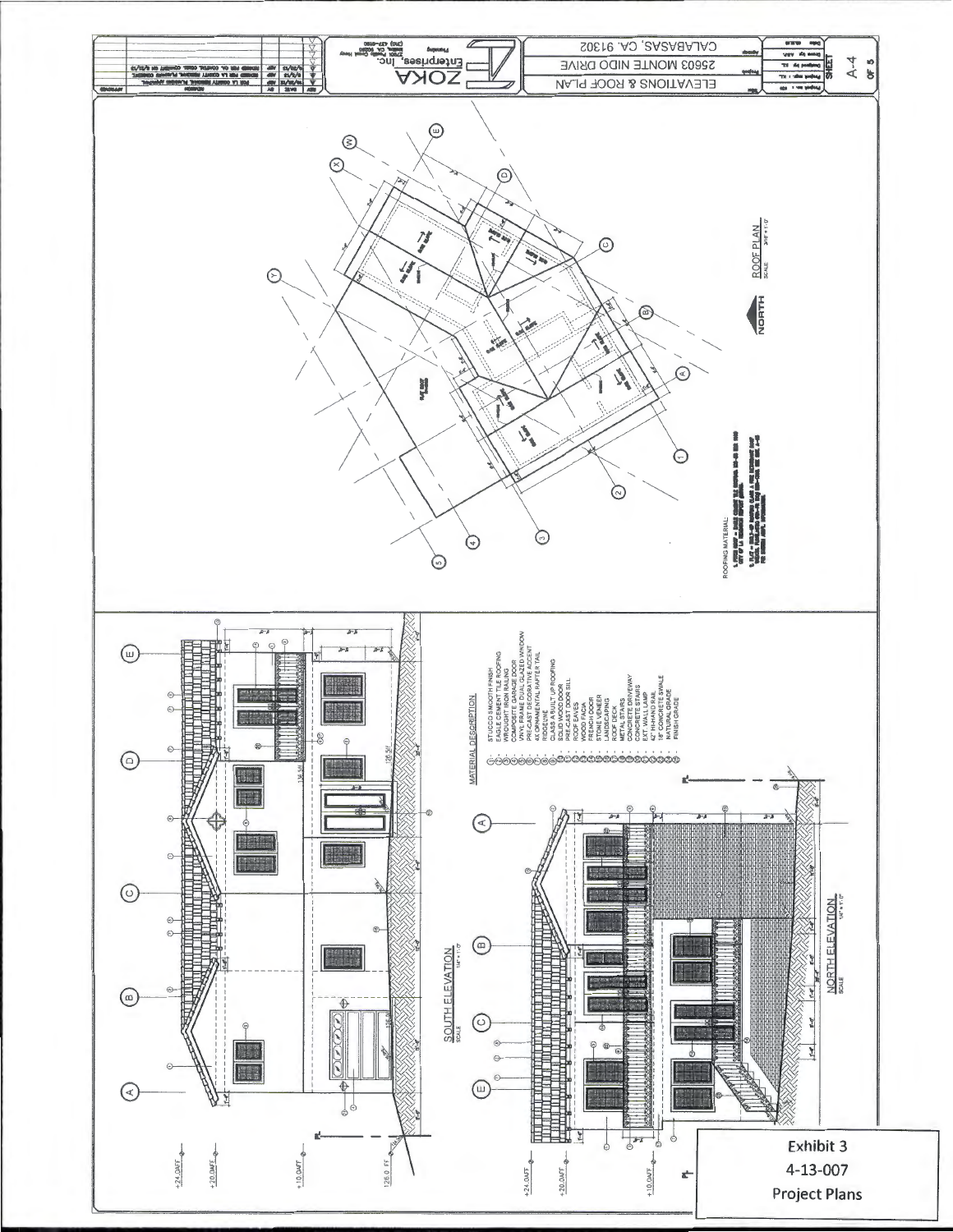![](_page_35_Figure_0.jpeg)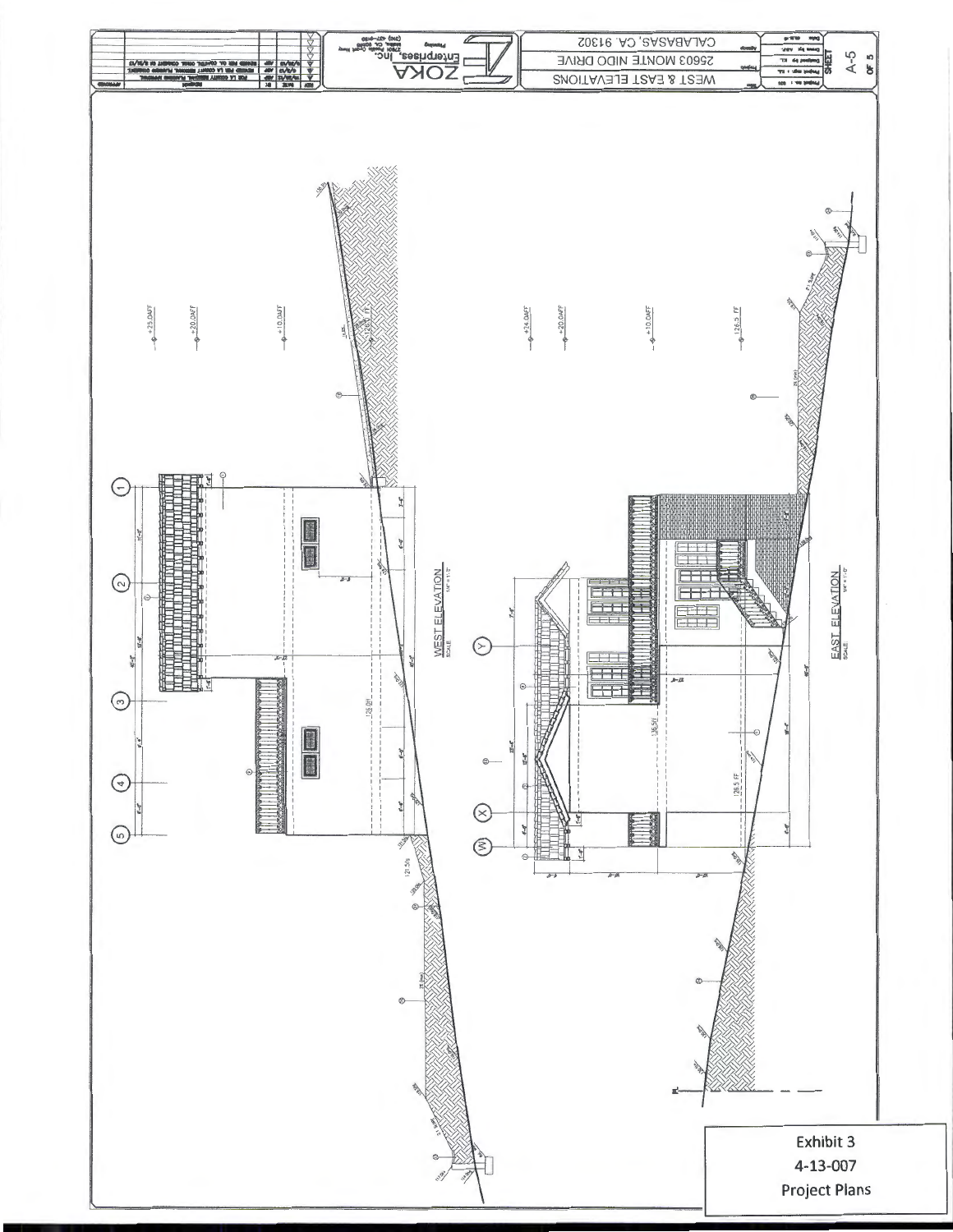![](_page_36_Picture_0.jpeg)

Exhibit 4 4-13-007 Aerial Photograph